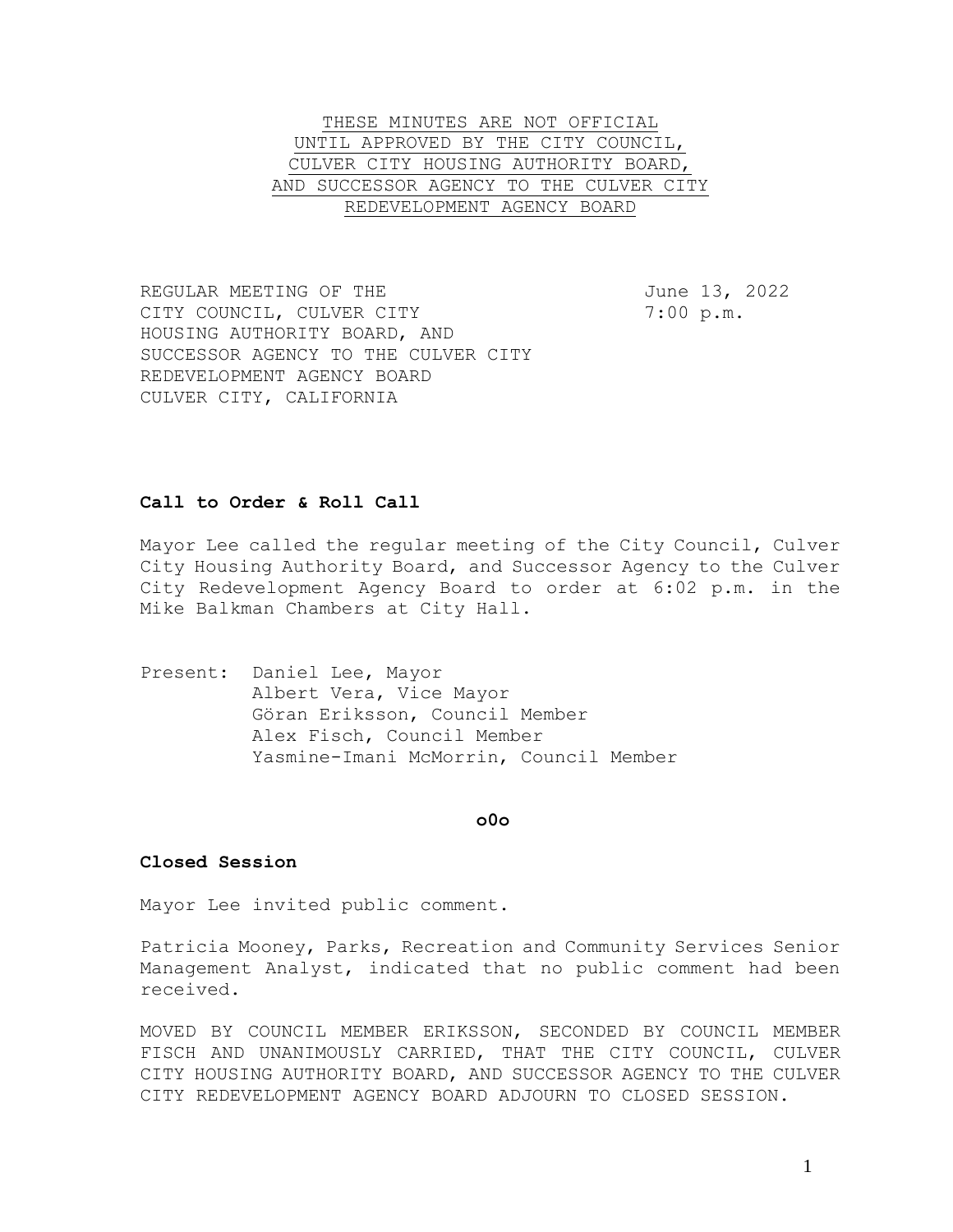At 6:03 p.m. the City Council, Culver City Housing Authority Board, and Successor Agency to the Culver City Redevelopment Agency Board adjourned to Closed Session to consider the following Closed Session Item:

**CS-1** CC - Conference with Labor Negotiators City Designated Representatives: City Manager John Nachbar; Assistant City Manager Onyx Jones Employee Organization: Culver City Employees Association; Culver City Management Group; Culver City Police Officers Association; Culver City Fire Fighters Association; Culver City Police Management Group; Culver City Fire Management Association; Executive Management Employees Pursuant to Government Code Section 54957.9

### **o0o**

### **Reconvene**

Mayor Lee reconvened the meeting of the City Council at 6:55 p.m. with five Council Members present for recognition presentations.

#### **o0o**

**Recognition Presentation**

Item R-1

**CC – Presentation of Proclamation Designating June as Pride Month 2022**

Council Member McMorrin presented a proclamation designating June as Pride Month 2022.

**o0o**

### Item R-2

# **CC – Presentation of a Proclamation in Celebration of Juneteenth 2022**

Mayor Lee presented a proclamation in celebration of Juneteenth 2022.

Rebecca Rona-Tuttle, Equity and Human Relations Advisory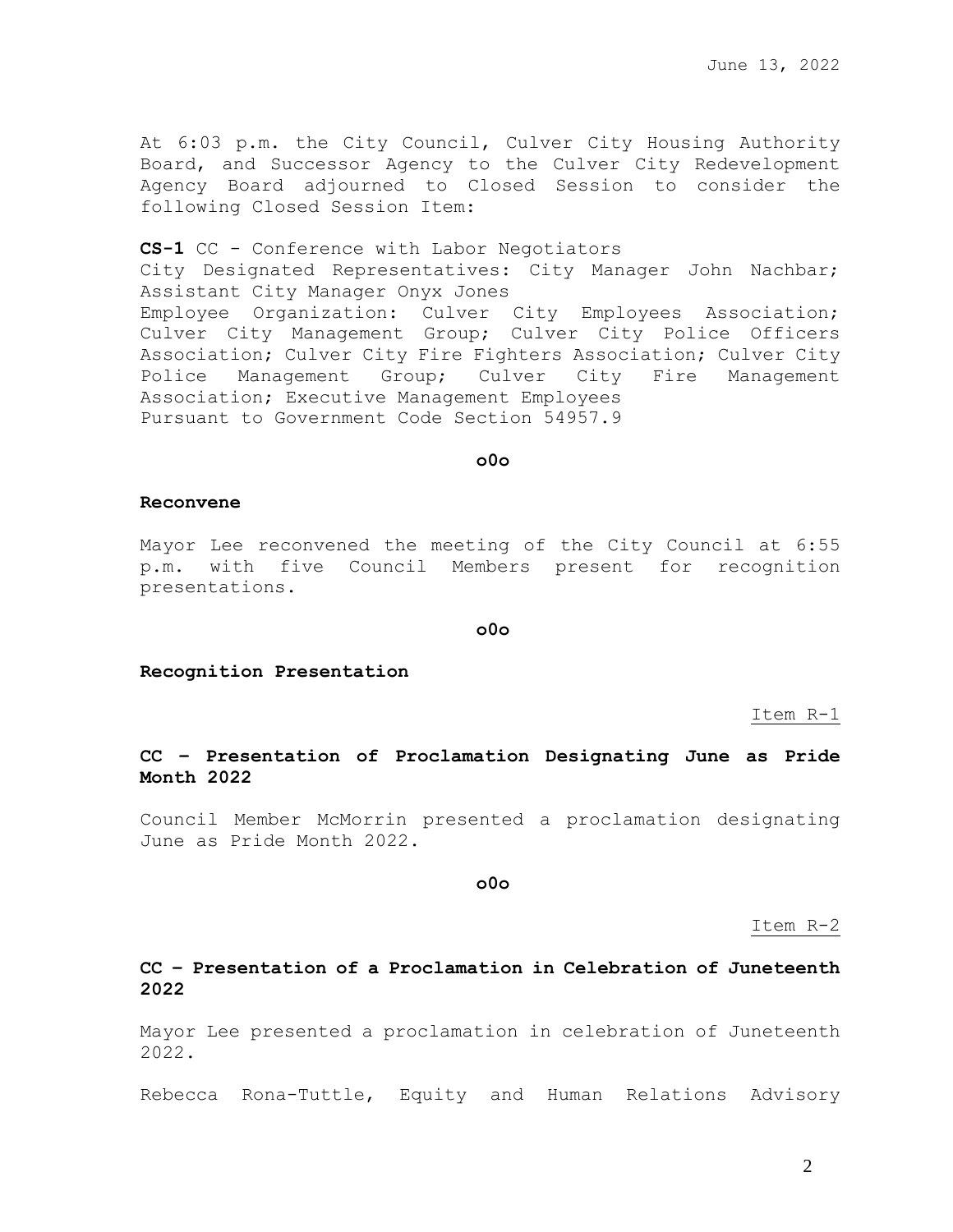Committee (EHRAC) Chair, invited everyone to the City's Juneteenth Celebration at The Steps.

**o0o**

Item R-3

# **CC – Presentation of the First Innovation and Performance Awards, Created by the Finance Advisory Committee, to Recognize Twelve Culver City Staff Members for their Fiscal Year 2021- 2022 Projects That Make Life Better in Culver City**

Andrew Lachman, Finance Advisory Committee (FAC) Chair, recognized the hard work of City departments to help save residents and the City money, become more efficient, and contribute to a better environment; he discussed the Los Angeles City and County Innovation Commission; the Culver City Innovation and Government Efficiency Awards; he thanked businesses in the community for their support; acknowledged FAC Members for their work on the award; and he thanked the City for putting aside a small amount of money in the budget to support the awards.

Johnnie Griffing presented Innovation and Performance Awards to various City employees for their efforts in specific categories.

Mayor Lee expressed appreciation the establishment of a local award.

**o0o**

Item R-4

**CC – Presentation of Awards Created by the Equity and Human Relations Advisory Committee to Lisa Skelly and Grace Diner in Recognition of Their Service to Culver City Which Promotes the Full Acceptance of All People in All Aspects of Community Life**

Vice Mayor Vera presented the Equity and Human Relations Advisory Committee Award to Lisa Skelly and Grace Diner in recognition of their service to Culver City.

Lisa Skelly thanked the EHRAC and the City Council for the award, and community organizations, the volunteers, and the community for their support.

**o0o**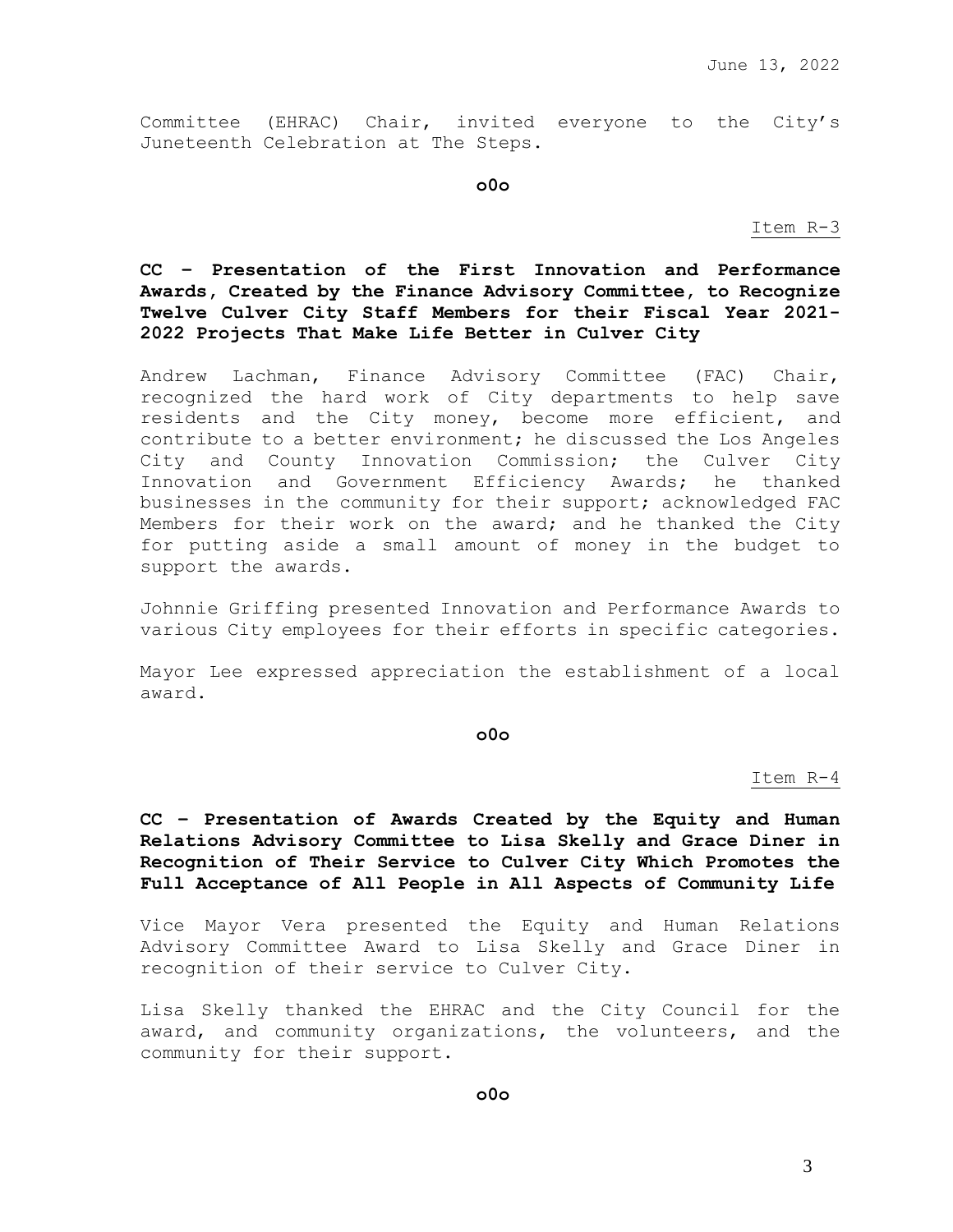## **Regular Session**

Mayor Lee reconvened the meeting of the City Council, Successor Agency to the Culver City Redevelopment Agency Board, and Culver City Housing Authority Board at 7:21 p.m. with five Council Members present.

**o0o**

## **Pledge of Allegiance**

Mayor Lee led the Pledge of Allegiance.

**o0o**

#### **Report on Action Taken in Closed Session**

Mayor Lee indicated nothing to report out of Closed Session.

**o0o**

#### **Community Announcements by Members/Information Items from Staff**

Council Member McMorrin thanked the organizers of the Culver City March for Our Lives gathering for school and gun safety on June 11; acknowledged Black Music Month; congratulated all the Culver City Unified School District (CCUSD) graduates and their families; and she hoped to see people at the Juneteenth Celebration on June 19.

Council Member Eriksson announced a Household Hazardous and E-Waste Roundup on June 25 for Culver City residents at the Wende Museum parking lot.

Council Member Fisch echoed remarks about the March for Our Lives rally; noted discussion at the event about Congress taking action; discussed local laws; Safe Storage laws and Suicide Prevention; gun violence as a health and safety issue due to the tremendous increase in gun ownership; the Culver City Pride and Ride rally on June 26; challenges faced by the LGBTQ population; the importance of not allowing LGBTQ hate to take root; concern that the City had chosen not to fund the rally; and he encouraged people to make donations to support the event at culvercitypride.org.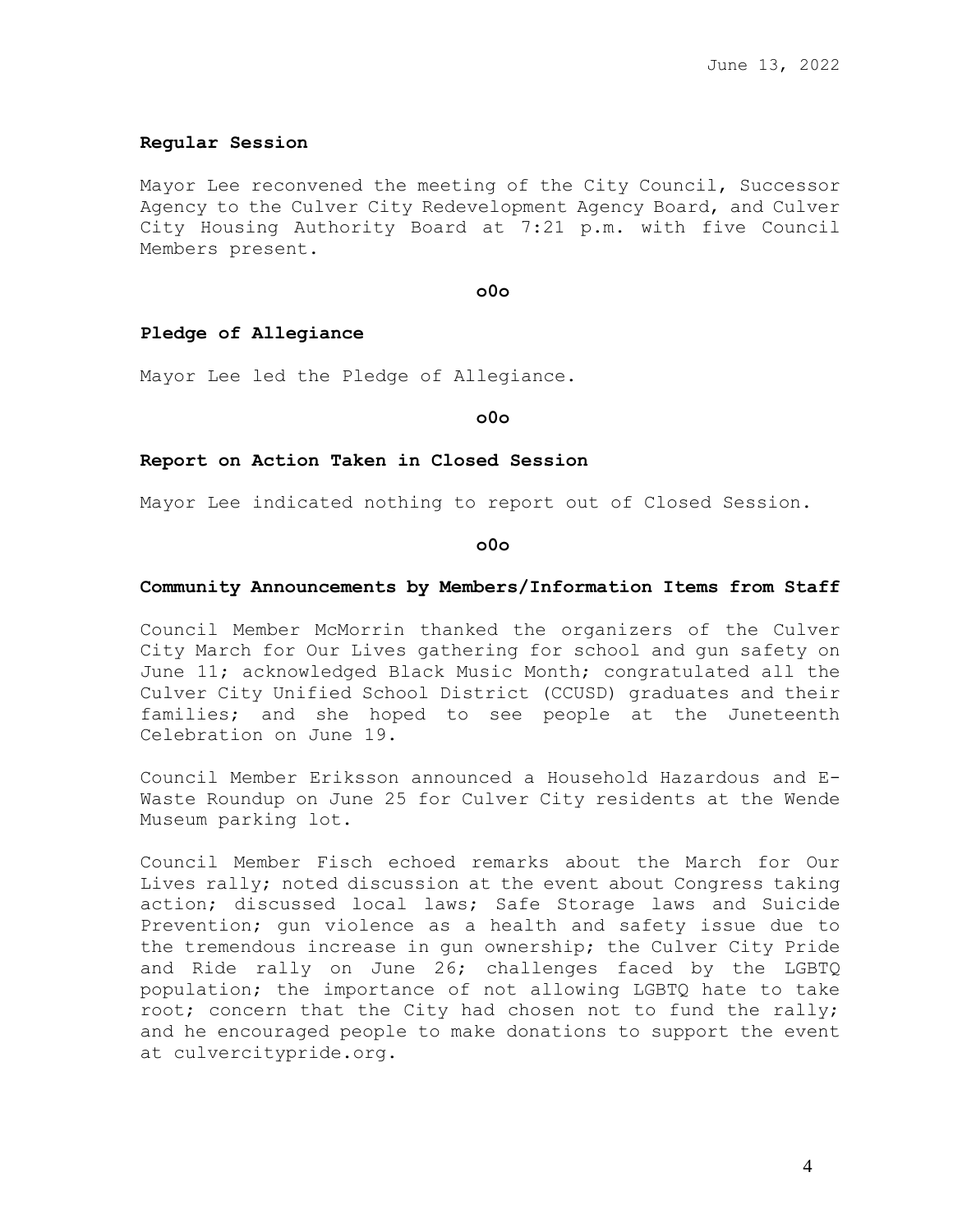Mayor Lee reminded everyone of the Juneteenth event with the Equity and Human Relations Advisory Committee (EHRAC); discussed performers and the schedule of events; sponsors; the March for Our Lives event on June 11; firearms reported as the leading cause of death for children in the country; lack of mental health infrastructure to serve everyone; suicide; interruption of plans by the Patriot Army to ambush people at a Pride event; the constant threat for underrepresented people; he encouraged everyone to attend the Juneteenth event on June 19 and the Pride Ride event on June 26; and he hoped the two events would become an annual occurrence.

### **o0o**

### **Joint Public Comment – Items NOT on the Agenda**

Mayor Lee invited public comment.

The following members of the public addressed the City Council:

Karim Sahli noted that COVID was surging again and he requested hybrid meetings for all bodies; questioned the staff selection for running the Safe Routes to School program and asked Walk and Rollers to be reinstated; he expressed concern with the status quo budget; and lack of funds for the Mobility Crisis Team.

Michael Rochmes, Climate Reality Chair of Green Buildings Committee, urged Culver City to pass an ordinance banning methane, or natural gas from new buildings as a Reach Code to the state's energy code to reduce greenhouse emissions; discussed previous work on the item; staff time; borrowing from the policies of other cities; and he encouraged the use of consultants.

Louise Reichlin, Louise Reichlin and Dancers, Los Angeles Choreographers and Dancers, invited everyone to attend a Culver City Arts Grant performance June 17-19 at the Culver City Ivy Substation on called *Two Years of this Time Without End.*

Stephen Jones discussed weekly sweeps of the encampment under the 405 freeway at Washington Boulevard since May 17; the resident who refused shelter; failed actions to address homelessness; results of actions by other cities that have made it a policy to sweep away encampments; sweeps as causing harm and not decreasing the number of unhoused people; and he asked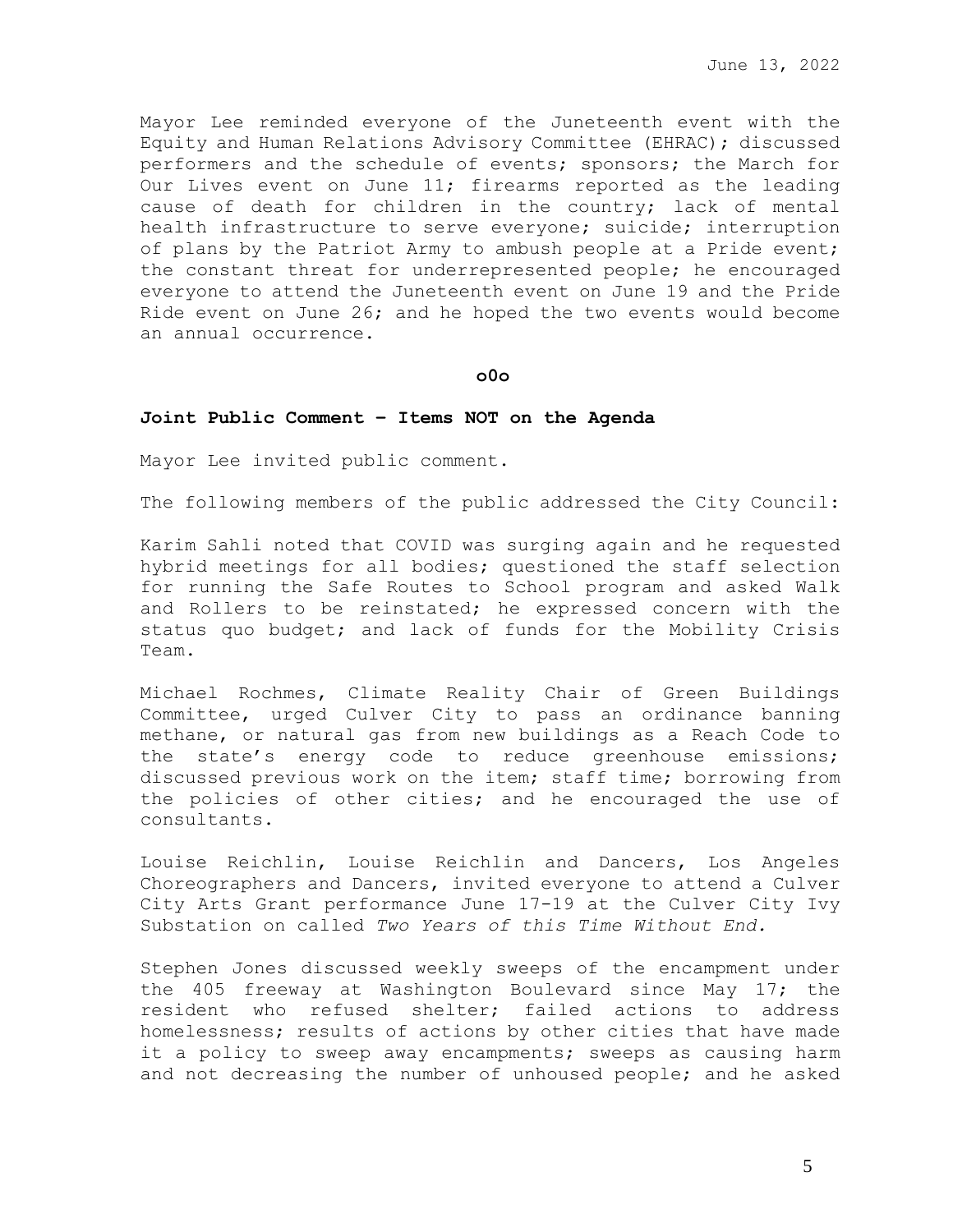for a report on the status of the specific people living under the 405 who were displaced and as well as an update in a year.

Andy Hitala was called to speak but was not present.

Stephanie Benjamin, with one minute ceded by Sheila Benjamin, discussed the budget for Public Safety; feeling less safe in the City; trauma experienced by Police and medic workers; the need to see things from all perspectives, compromise, and move forward; the number of mass shootings; and she wanted CCPD receive the funding they need.

Megan Oddsen Goodwin discussed mass shootings; those who live, work, worship, or attend school in close proximity to qun shops; data indicating increased violence in areas where there are more gun shops; fear and concern from community members; the feeling that the City has not done enough; and she asked the City Council to agendize a review of gun stores and gun sellers' proximity to schools, parks, playgrounds as well as an evaluation of the compliance of other gun sellers in the City with City ordinances and discuss what can be done to protect the City against gun violence.

Bubba Fish echoed comments from the previous speaker; discussed the March for Our Lives on June 11; proximity of one of the highest volume sales gun stores in southern California to La Ballona Elementary School; he echoed the call for the review of gun stores in close proximity to schools noting access to guns as the number one factor in many mass shootings; and he requested an examination of the ordinance with updates to gain compliance.

Quoc Tran, CCUSD Superintendent, discussed the 8,000 students and 12,500 family members in the district; tools to deal with harm and risks; access to weapons; and he wanted to collaborate to begin addressing access to weapons in order reduce impacts to children.

Maria Vivenko was called to speak but not present on Webex.

Ti Nghiem-Eilbeck provided background on herself; discussed mourning the loss of lives in Uvalde, Texas; other school shootings; anxiety and concern among students and staff; statistics that firearms are the leading cause of death for children; number of students and school shootings since 1999; more guns than people in the country; and she did not want CCUSD to be added to the list that have experienced mass shootings.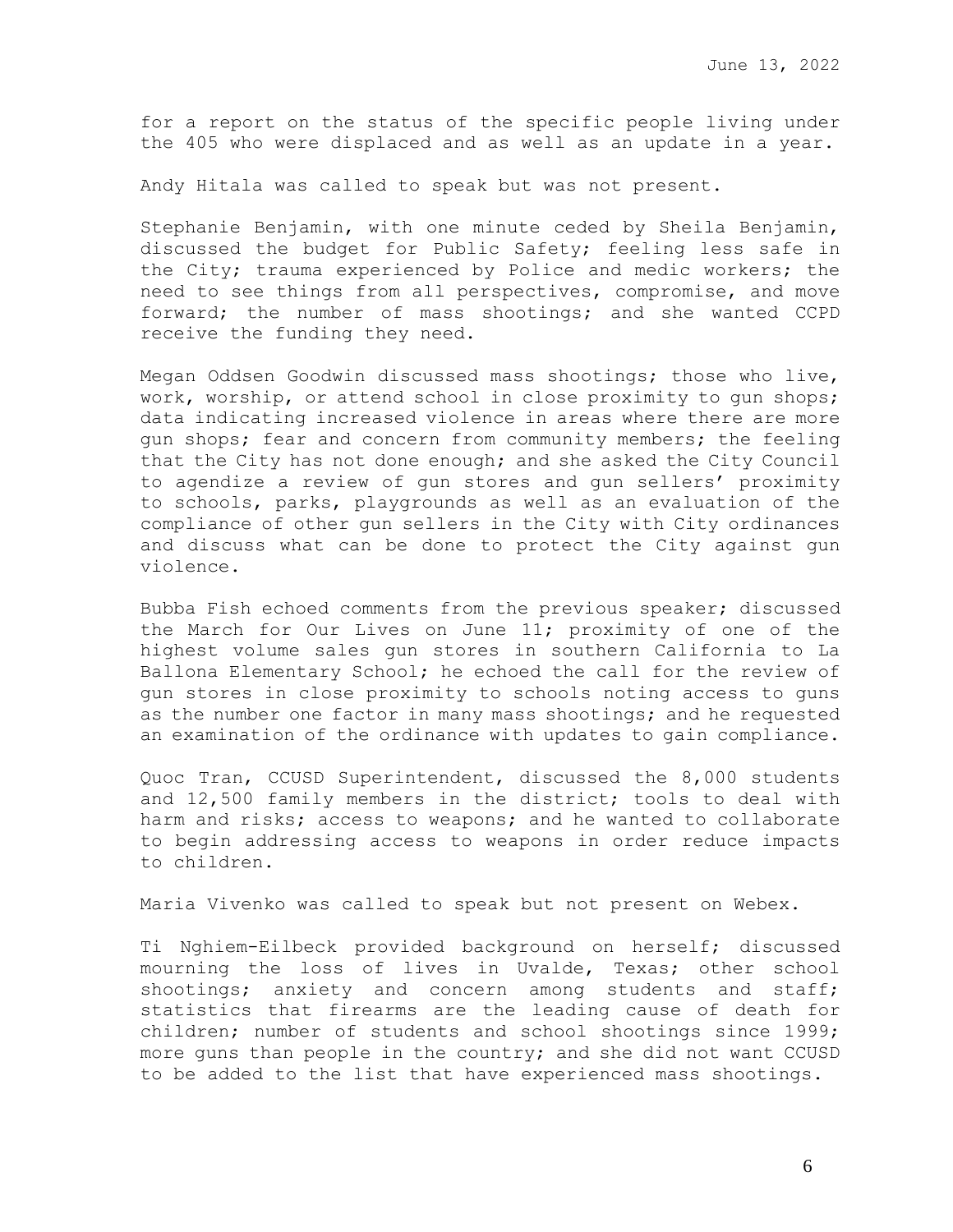Salena Rahim, King Fahad Mosque, expressed concern with proximity of gun stores and gun sellers to places of worship; discussed minimum required distances in the City ordinance; and she asked that places of worship be included in the ordinance.

Margo Bennett, Women Against Gun Violence, discussed previous work with the City on the Safe Gun Storage and the Suicide Prevention Ordinance; she requested that the City Council agendize a review and discussion of the City's current ordinances to help stem the violence and ensure compliance of gun stores and sellers to the ordinances; she asked that additional gun safety measures be considered; and she wanted to see items addressed at the next two City Council meetings.

Patrick Meighan, Culver City for More Homes and Onward Culver City PAC, joined the call for the City Council to agendize a review of gun stores and gun sellers' proximity to schools, parks and playgrounds regarding compliance with proximity requirements; and the importance of bringing any locations into compliance with City law.

Melissa Sanders thanked the Superintendent for attending the meeting; wanted to see gun laws enacted such as those in Washington, D.C., and she discussed the need to ensure that streets and sidewalks are safe.

Laura McMullen provided background on herself; discussed mass shootings; gun safety policy; restrictive and expanding gun laws in California; things that can be done to make the City and surrounding area safer; and she asked that the City Council agendize a review of gun stores and other gun sellers' proximity to sensitive areas on the next two City Council agendas.

Sarah McMann provided background on herself; reported attending the march on Saturday; expressed support for previous speakers who called for the City Council to review Culver City gun stores, particularly those in close proximity to schools, parks, and other public spaces in violation of the City ordinance at the next two City Council meetings; discussed two gun stores with prominent signage on her route to La Ballona Elementary; and ensuring that Culver City is not the next site for a mass shooting tragedy.

Kelli Estes discussed American Rescue Act money given to states to hire more officers; she questioned how much money was received and where it went; discussed Measure RE tax money; she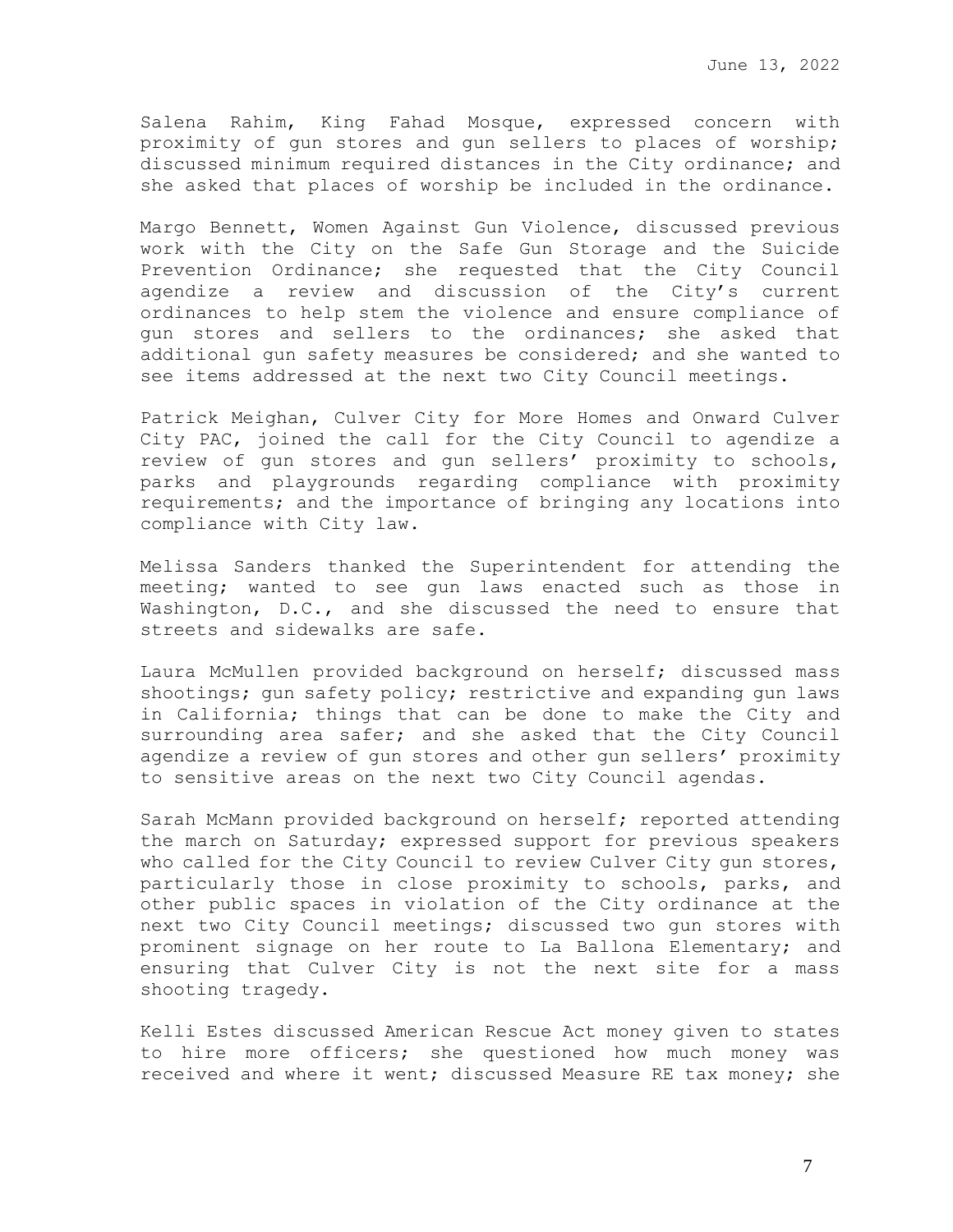noted issues with accountability for money allocated to schools; and she asked that information be placed on the City website.

Brian Sanders discussed the importance of public engagement; indicated that he had not been able to locate the ordinance being cited, but felt that violations should be corrected; and he reiterated a request made at a previous meeting for information regarding the YIMBY Law vs. Culver City lawsuit.

Rosi Gabl discussed the number of people dying from opioids; political prompts to take guns away; those defended with guns; and the fact that children are defended with a sign that says "Gun Free Zone" and then call in someone with a gun to defend them.

Kimberly Orbe, Sierra Club Program Conservation Manager, asked Culver City to adopt an all electric building code for new buildings; discussed serious air pollution problems; decarbonization of buildings; solving the region's air pollution crisis; responsibility of the City to act; other California communities that have adopted local building electrification codes; and she urged the City to work on a strong ordinance that limits exemptions.

Jeannine Wisnosky Stehlin discussed her work to organize a community meeting to discuss guns and safety in the schools; she hoped that a City Council meeting would be held to discuss such issues; and she discussed the impacts of online violence against women and minorities.

Leah Pressman requested that the City Council agendize a review of gun stores and gun sellers' proximity to schools, parks, playgrounds, and other gun sellers to evaluate compliance with distancing requirements in the City ordinance and consider what can be done regarding gun violence; she discussed the march on Saturday to express rage over the Uvalde school shooting and demand protection from gun violence; other cities that have done more; and she expressed opposition to increased police presence in schools or increasing spending in CCPD noting data indicating that was the wrong approach.

Michelle Weiner echoed comments from speakers calling to agendize a discussion within the next two City Council meetings to bring gun shops into compliance with City ordinances; she discussed the renewable revolution; the Clean Power Alliance; providing renewable energy at a reasonable cost; ensuring that all new buildings be 100% electric; the actions of other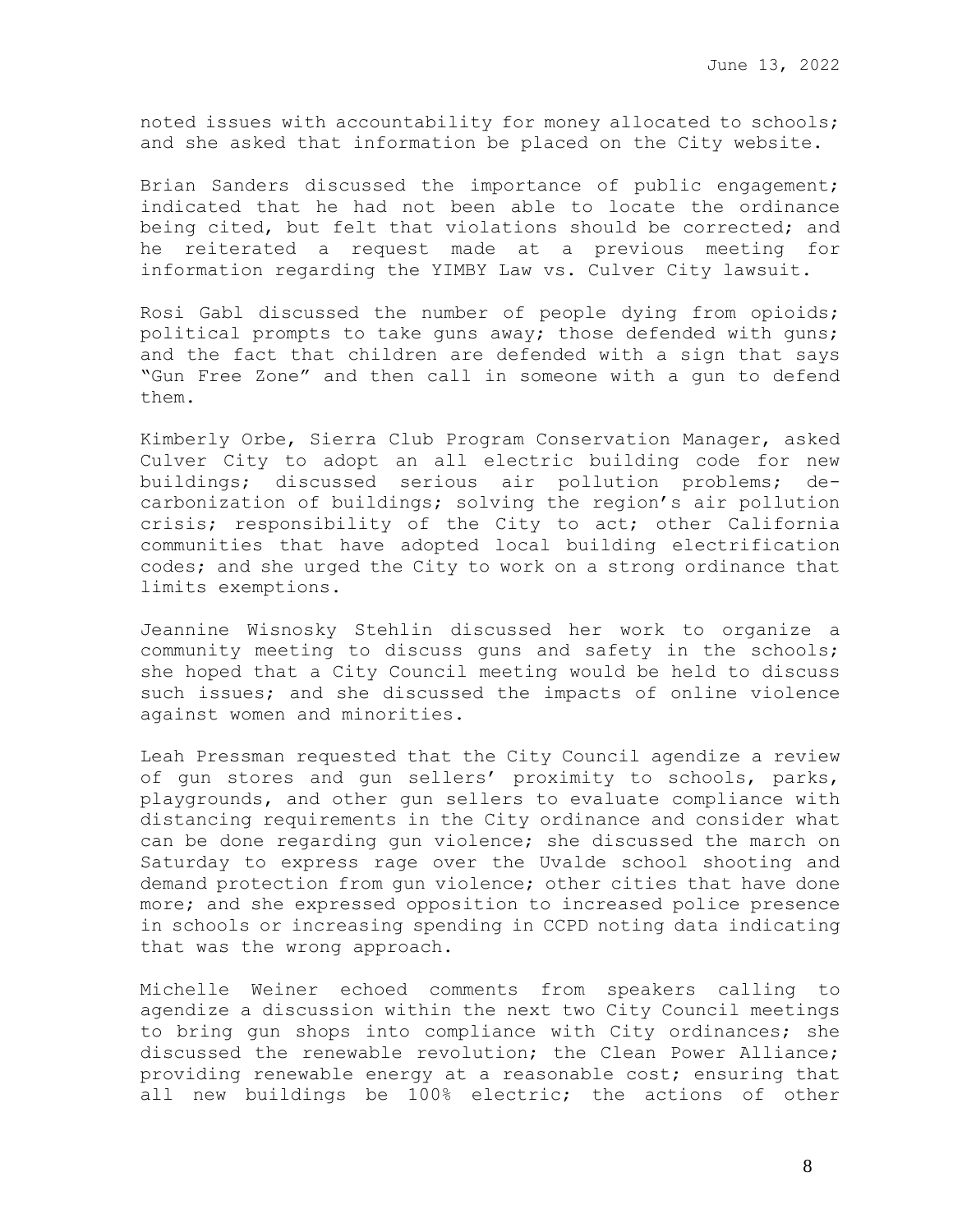California cities; and she asked that money be allocated for a consultant to accomplish 100% renewable energy.

Candance Simmons thanked the City Council for their service; she asked Council Members to listen to speaker comments with the ears they had when running for office; discussed small businesses struggling in the City; smash and grab threats; diversity in a safe area; and she asked that the City listen to the needs of small businesses and to save small retail in Culver City.

Francisco Laguna was called to speak but was not present on Webex.

Jane Doe indicated being a healthcare worker at Southern California Hospital (SCH) Culver City; discussed privacy concerns; reliance on public assistance; living in and out of shelters; signatures for a ballot measure to raise the minimum wage for health care workers; and she urged the City Council to adopt a minimum wage for health care workers to retain and recognize outstanding healthcare workers in the City and help provide a roof over she and her daughter's heads.

LaRhonda Smith, Speech Therapist at SCH Culver City, discussed increased cost of living causing difficulty for people to afford basic items, and she asked that the City Council support an increase to the minimum wage for health care workers.

Disa Lindgren provided background on herself; stated that the City needed to do everything possible to ensure safety in the community; discussed vulnerable populations; the presence of gun stores; she echoed previous comments requesting an agendized discussion of gun stores in the City; she noted the importance of Reach Codes; the need to hire a consultant who can help the City reduce greenhouse gas emissions; and she wanted to see all new buildings be electric.

Max Gabl was called but had previously ceded his time to Rosi Gabl who spoke earlier.

Alexander Stein lodged a formal compliant against Mohammed Celine Casting Company.

Max Gabl asked to speak but had previously ceded his time.

Robert Lucero reported applying to the Advisory Committee on Housing and Homelessness (ACHH) and the Disability Advisory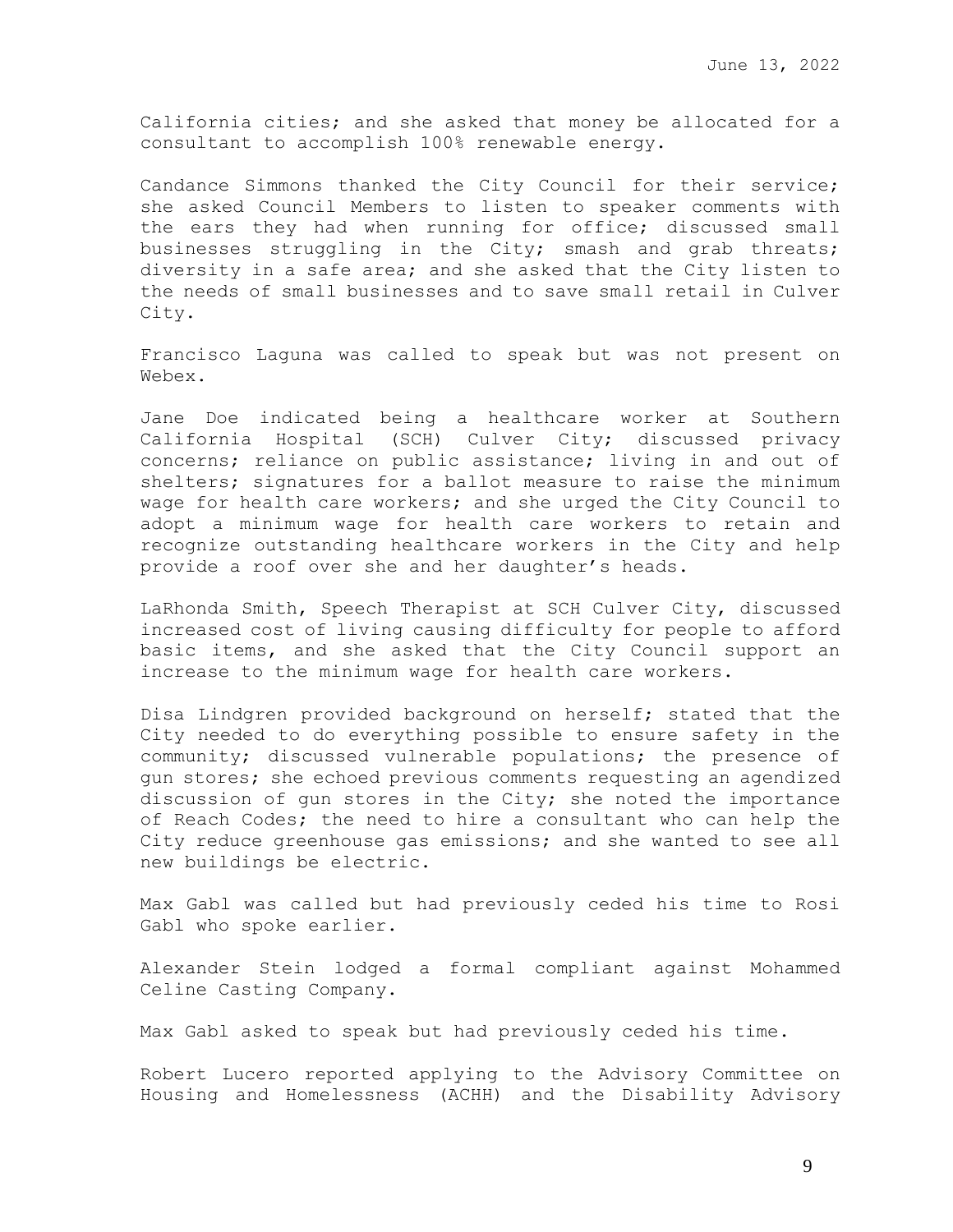Committee (DAC); provided background on himself; and he indicated that his wife is Director of the Echo Center at Echo Horizon School.

Maggie Peters expressed support for the Health Care Worker Minimum Wage; discussed understaffing; and she felt that the community needed to address the mass exodus of healthcare workers.

Discussion ensued between staff and Council Members regarding in person meetings for all City Boards, Committees, and Commissions; consideration of whether to have hybrid meetings during reconsideration of the mask mandate; significant staff requirements to put on hybrid meetings; latest surges; tracking cleanups with the county Homeless Management Information System (HMIS); homeless outreach; tracking of individuals through Saint Joseph Center (SJC); approval of funding for Mobile Crisis last year; length of the process; funding included in the proposed budget; clarification that CalYIMBY had not sued the City and that the City had filed an appeal of the judgment in favor of the petitioners; and standard City policy to not provide updates on pending litigation.

**o0o**

# **Receipt of Correspondence**

MOVED BY COUNCIL MEMBER MCMORRIN, SECONDED BY COUNCIL MEMBER FISCH AND UNANIMOUSLY CARRIED, THAT THE CITY COUNCIL RECEIVE AND FILE CORRESPONDENCE.

#### **o0o**

### **Order of the Agenda**

Items C-6, C-7, C-8, C-10 and C-11 were considered separately at the end of the Consent Calendar, and Item A-5 was deferred for consideration on a future agenda.

#### **o0o**

### **Consent Calendar**

MOVED BY COUNCIL MEMBER MCMORRIN, SECONDED BY COUNCL MEMBER ERIKSSON AND UNANIMOUSLY CARRIED, THAT THE CITY COUNCIL APPROVE ITEMS C-1 THROUGH C-5, AND C-9.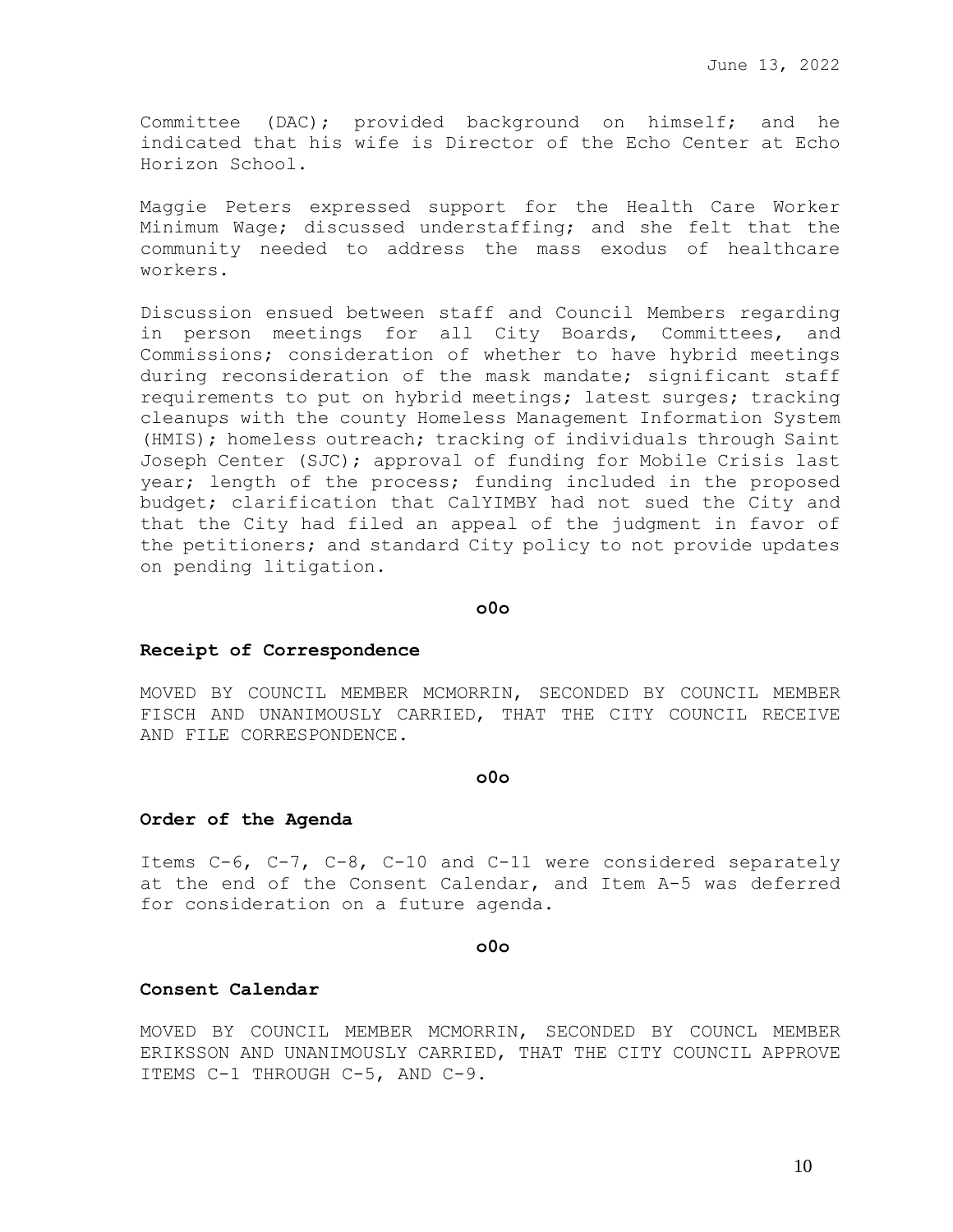June 13, 2022

Item C-1

## **CC:HA:SA - Approval of Cash Disbursements for May 14, 2022 to June 3, 2022**

THAT THE CITY COUNCIL, HOUSING AUTHORITY BOARD, AND SUCCESSOR AGENCY TO THE REDEVELOPMENT AGENCY BOARD: APPROVE CASH DISBURSEMENTS FOR MAY 14, 2022 TO JUNE 3, 2022.

**o0o**

Item C-2

# **CC:HA:PA:SA – Approval of Minutes for the Regular City Council Meetings on May 16, 2022, May 17, 2022 and May 23, 2022**

THAT THE CITY COUNCIL, HOUSING AUTHORITY BOARD, PARKING AUTHORITY BOARD, AND SUCCESSOR AGENCY TO THE REDEVELOPMENT AGENCY BOARD: APPROVE MINUTES FOR THE REGULAR CITY COUNCIL MEETINGS OF MAY 16, 2022, MAY 17, 2022, AND MAY 23, 2022.

**o0o**

Item C-3

**CC - Approval of a Five-Year Professional Services Agreement with Turbo Data Systems, Inc. (TDS) for Parking Citation Processing and Collection Services in an Amount Not-to-Exceed \$350,000.00 through June 30, 2027**

THAT THE CITY COUNCIL:

1. APPROVE A FIVE-YEAR PROFESSIONAL SERVICES AGREEMENT WITH TURBO DATA SYSTEMS, INC. (TDS) FOR PARKING CITATION PROCESSING AND COLLECTION SERVICES IN AN AMOUNT NOT-TO-EXCEED \$350,000.00 THROUGH JUNE 30, 2027; AND,

2. AUTHORIZE THE CITY ATTORNEY TO REVIEW/PREPARE THE NECESSARY DOCUMENTS; AND,

3. AUTHORIZE THE CITY MANAGER/EXECUTIVE DIRECTOR TO EXECUTE SUCH DOCUMENTS ON BEHALF OF THE CITY.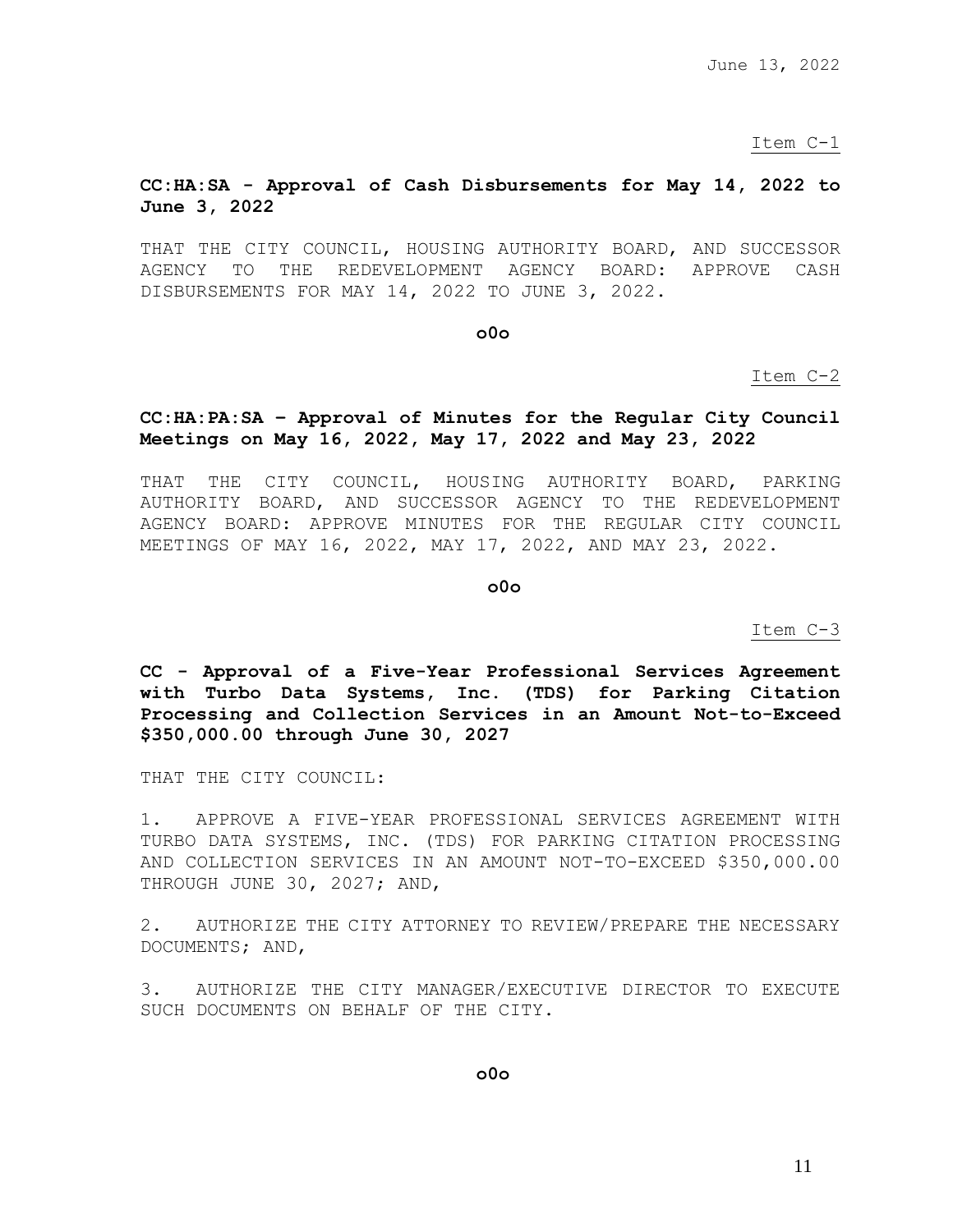# Item C-4

**CC – Approval of an Amendment to the Existing Professional Services Agreement with Marina Landscape Services, Inc., to Continue City-Wide Landscape Maintenance Services for an Additional Six-Month Period in An Amount Not-to-Exceed \$110,000**

THAT THE CITY COUNCIL:

1. APPROVE AN AMENDMENT TO THE EXISTING PROFESSIONAL SERVICES AGREEMENT WITH MARINA LANDSCAPE SERVICES, INC., FOR A PERIOD OF SIX-MONTHS IN AN AMOUNT NOT TO EXCEED \$110,000; AND,

2. AUTHORIZE THE CITY ATTORNEY TO REVIEW/PREPARE THE NECESSARY DOCUMENTS; AND,

3. AUTHORIZE THE CITY MANAGER TO EXECUTE SUCH DOCUMENTS ON BEHALF OF THE CITY.

**o0o**

Item C-5

**CC – Approval of an Agreement with Accela for System Migration to Accela Cloud Solution in an Amount Not-to-Exceed \$258,400; and (2) Authorize the City Manager to Extend the Agreement for Four Additional One-Year Periods**

THAT THE CITY COUNCIL:

1. APPROVE THE AGREEMENT WITH ACCELA FOR THEIR CLOUD/SAAS SOLUTION IN AN AMOUNT NOT-TO-EXCEED \$203,400 ALONG WITH ENGAGEMENT OF MIGRATION PROFESSIONAL SERVICES WITH ACCELA, INC. IN AN AMOUNT NOT-TO-EXCEED \$55,000 FOR REPLACEMENT OF THE CITY'S ON-PREMISE CITY ENTERPRISE PERMITTING AND CODE ENFORCEMENT TRACKING SYSTEMS TO A CLOUD-BASED ENTERPRISE SYSTEM FOR A CONTRACT AGGREGATE AMOUNT NOT-TO-EXCEED \$258,400; AND,

2. AUTHORIZE THE CITY MANAGER TO APPROVE FOUR ADDITIONAL ONE-YEAR EXTENSIONS FOR ANNUAL MAINTENANCE, SUPPORT, AND SOFTWARE SUBSCRIPTION; AND,

3. AUTHORIZE THE CITY ATTORNEY TO REVIEW/PREPARE THE NECESSARY DOCUMENTS; AND,

4. AUTHORIZE THE CITY MANAGER TO EXECUTE SUCH DOCUMENTS ON BEHALF OF THE CITY.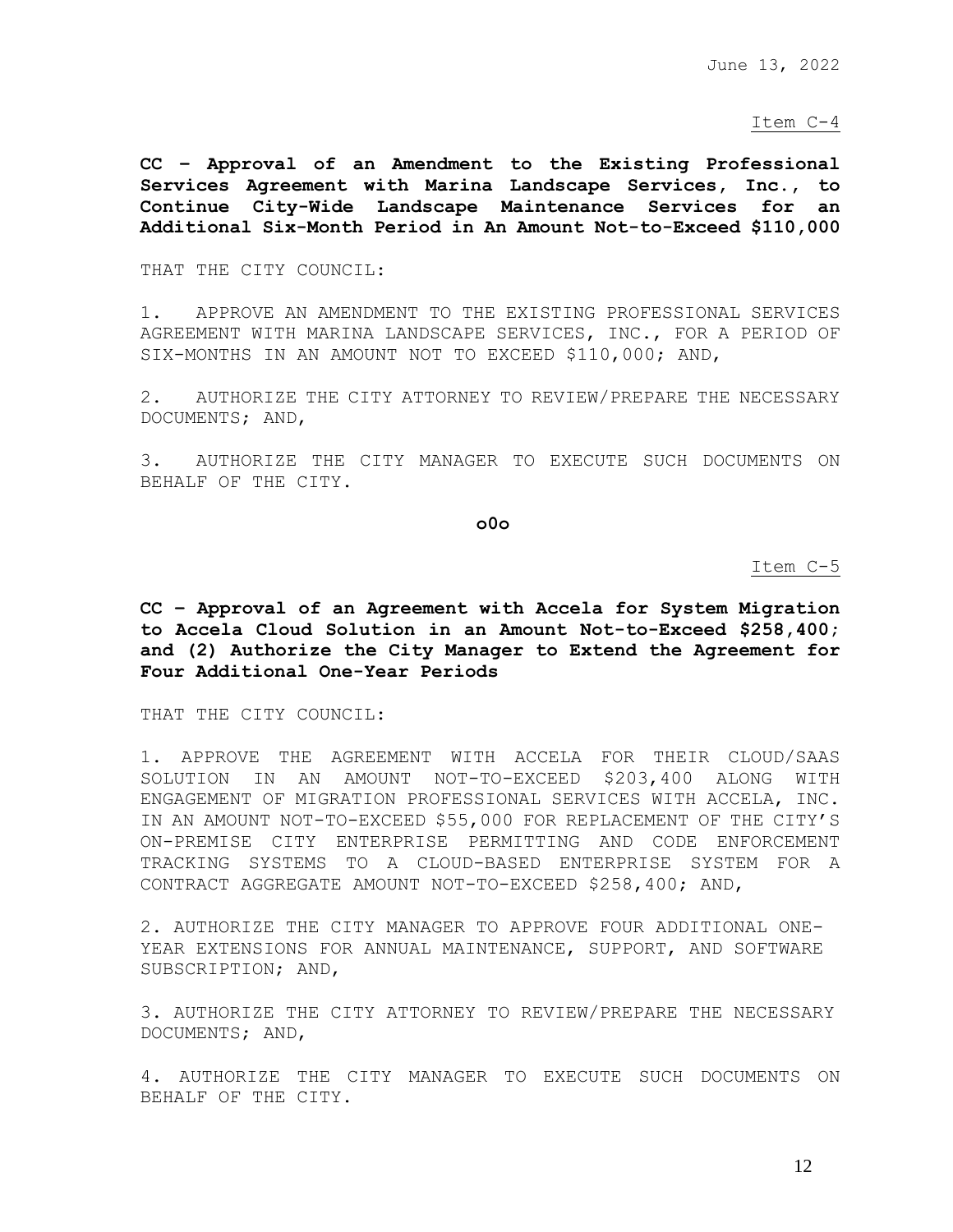**o0o**

Item C-9 (Out of Sequence)

**CC – Approval of an Amendment to an Existing Professional Services On-Call Agreement with AZ Construction (DBA Ace Fence) in an Amount Not-to-Exceed \$150,000, through December 31, 2022 for Fencing Repair Services**

THAT THE CITY COUNCIL:

1. APPROVE AN AMENDMENT TO AN EXISTING PROFESSIONAL SERVICES ON-CALL AGREEMENT WITH AZ CONSTRUCTION, DOING BUSINESS AS (DBA) ACE FENCE, IN AN AMOUNT NOT-TO-EXCEED \$150,000 THROUGH DECEMBER 31, 2022. AND,

2. AUTHORIZE THE CITY ATTORNEY TO REVIEW/PREPARE THE NECESSARY DOCUMENTS; AND,

3. AUTHORIZE THE CITY MANAGER TO EXECUTE SUCH DOCUMENTS ON BEHALF OF THE CITY.

**o0o**

Item C-6 (Out of Sequence)

**CC – (1) Progress Report on the Implementation of the Rent Control Ordinance and Tenant Protections Ordinance; (2) Approval of an Amendment to the Existing Professional Services Agreement with BAE Urban Economics to Include the Development of Guidelines and Procedures and Related Materials to Execute the Capital Improvement Pass-Throughs, No Fault Evictions, Hearing and Appeals, and an Administrative Handbook in an Amount Notto-Exceed \$70,116; (3) Approval of an Amendment to the Existing Professional Services Agreement with Tripepi Smith and Associates to Continue Implementing a Public Communications Program for the Rent Control Ordinance and Tenant Protections Ordinance in an Amount Not-to-Exceed \$30,500; (4) Approval of an Amendment to the Existing Professional Services Agreement with HdL to Continue Maintenance of the Online Residential Rental Registration System and Education and Compliance Services in an Amount Not-to-Exceed \$110,000; (5) Approval of an Amendment to the Existing Professional Services Agreement with Sheri Ross to Conduct Appeal Hearings Related to Petitions and Applications from Landlords and Tenants at a rate of \$112.50**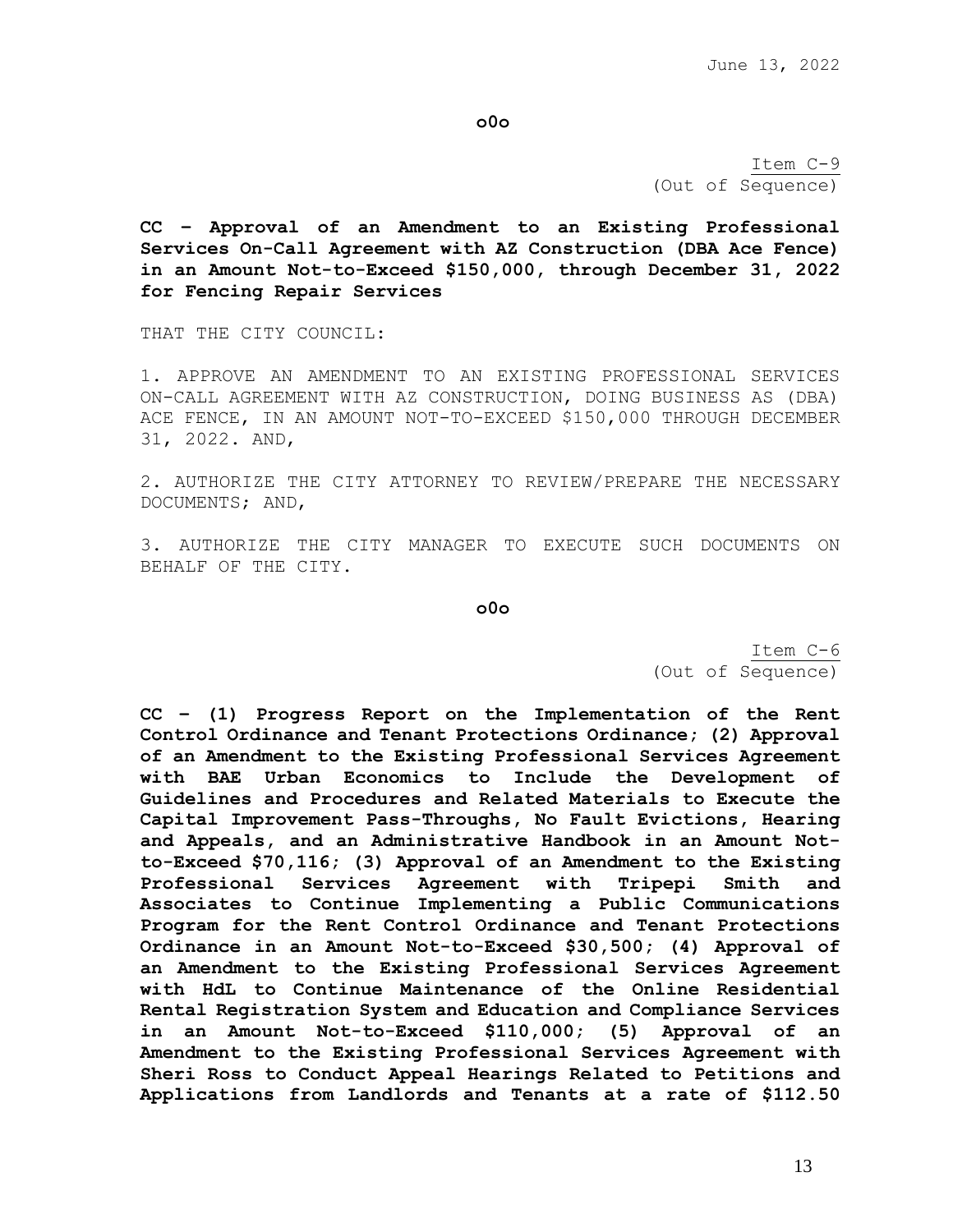**Per Hour in an Amount Not-to-Exceed \$10,000; (6) Approval of an Amendment to the Existing Professional Services Agreement with Bet Tzedek to Continue Providing Legal Services, Relating to Landlord-Tenant and other Housing Issues, to Culver City Residents in an Amount Not-to-Exceed \$144,214**

Tevis Barnes, Housing and Rent Control Manager, introduced Shannon Lewis, Rent Control Coordinator.

Shannon Lewis, Rent Stabilization Coordinator, provided a summary of the material of record and clarified that there had been 6,000 inquiries over the past year for three staff.

Mayor Lee invited public comment.

The following members of the public addressed the City Council:

Margaret Sullivan observed that registration fees collected exceeded expenditures by \$64,000 and more was expected with full compliance; she asserted that the door tax should be reduced as it is too high and the overage should be refunded; discussed the lack of transparency in usage numbers; inquiries received by staff and the legal firm; new ordinances; the anomaly of the pandemic restrictions; evictions and rent collection; and changes at all different levels.

Kelli Estes expressed disappointment with limited time allowed to speak; echoed comments from Meg Sullivan; noted items left out of the report; additional information needed about calls received; she questioned what HdL or BAE would do to ensure compliance; indicated that she had not received a notice; and she noted the need for accountability.

Leah Pressman expressed support for the funding described; discussed the need to ensure that the City continues to fund services provided; necessary enforcement and education; and the importance of respecting the will of the voters who rejected Measure B in 2020.

Nancy Barba was called to speak but could not be heard.

Disa Lindgren, Protect Culver City Renters, expressed support for progress made and the important work of staff to protect tenants and ensure that information is clear for both landlords and renters, and she asked the City Council to vote yes on the Consent Item.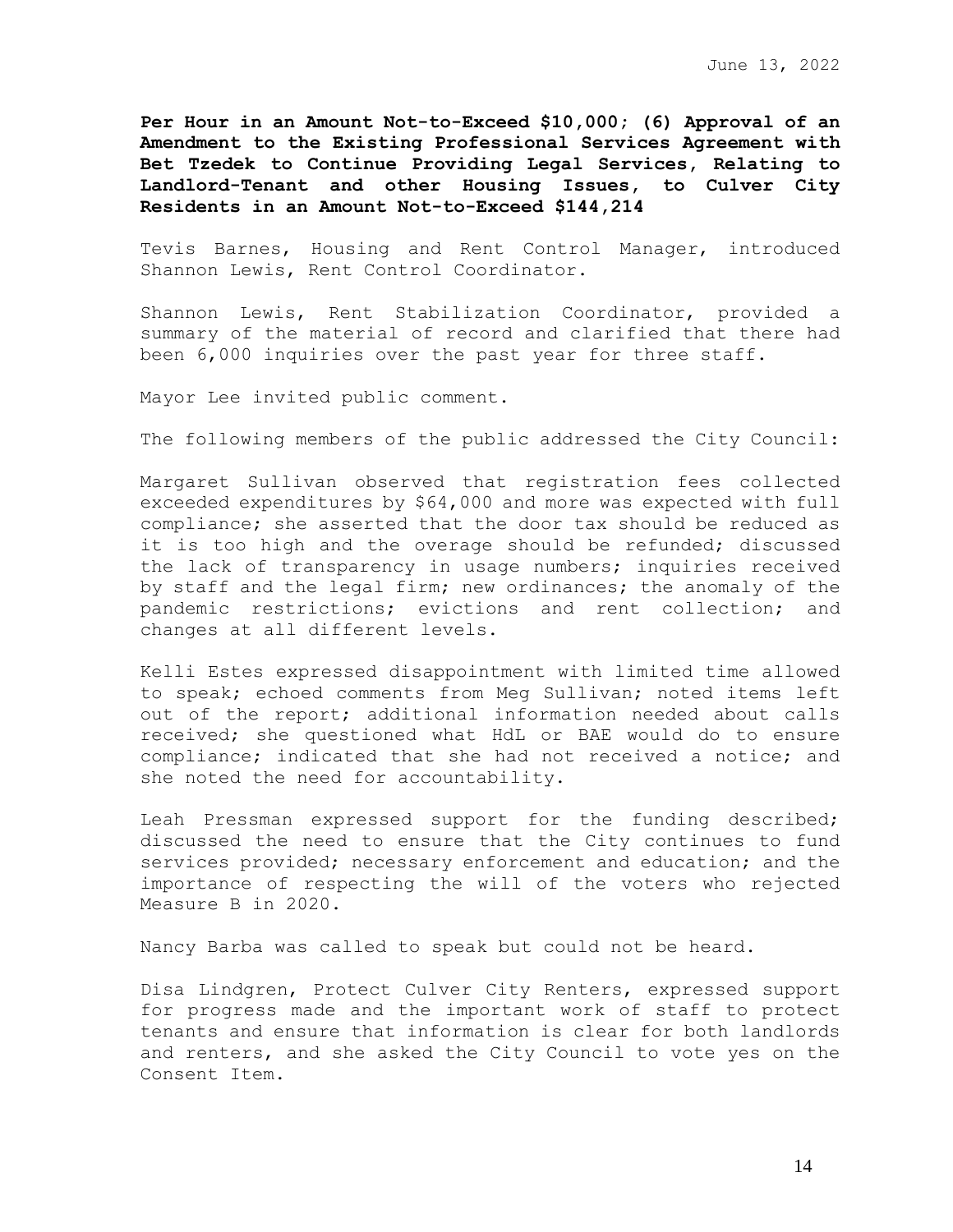Paul Ehrlich questioned what the average rent is since rent control became effective; discussed rent increases; and he asked about the number of affordable units lost.

Dr. Kelly Kent expressed appreciation to Housing staff for their assistance; discussed renter protections in the City; a colleague forced out of housing in an unprotected unit due to a retaliating landlord; and she noted harm on the democratic process.

Nancy Barba asked the City Council to reconsider the need for transparency; she noted valuable information regarding rents and landlords collected in the process; she proposed analyzing the data; discussed Measure B; and the need to know who holds influence in the City and how they introduce measures.

Discussion ensued between staff and Council Members regarding appreciation to Ms. Lewis and the new team members; input received from different speakers; plans to provide reports on a yearly basis; concerns expressed regarding fees; staffing costs; one-time fees; clarification that the program is within budget expenditures; renewal of contracts with BAE Urban Economics and HdL; data provided with regard to soft story and capital improvement; and data important for the implementation of the program.

THAT THE CITY COUNCIL:

1. APPROVE AN AMENDMENT TO THE EXISTING PROFESSIONAL SERVICES AGREEMENT WITH BAE URBAN ECONOMICS TO INCLUDE THE DEVELOPMENT OF GUIDELINES, PROCEDURES, AND RELATED MATERIALS TO IMPLEMENT THE PROCESSES RELATED TO CAPITAL IMPROVEMENT PASS-THROUGHS, NO FAULT EVICTIONS, HEARINGS AND APPEALS, AND A STAFF HANDBOOK IN AN AMOUNT NOT TO EXCEED \$70,116; AND,

2. APPROVE A PROFESSIONAL SERVICES AGREEMENT WITH TRIPEPI SMITH AND ASSOCIATES (TSA) TO CONTINUE IMPLEMENTATION OF A PUBLIC COMMUNICATIONS PROGRAM FOR THE RENT CONTROL AND TENANT PROTECTIONS ORDINANCES IN AN AMOUNT NOT-TO-EXCEED \$30,500; AND,

3. APPROVE AN AMENDMENT TO THE EXISTING PROFESSIONAL SERVICES AGREEMENT WITH HDL TO CONTINUE MAINTENANCE OF THE ONLINE RESIDENTIAL RENTAL REGISTRATION SYSTEM AND EDUCATION AND COMPLIANCE SERVICES IN AN AMOUNT NOT-TO-EXCEED \$110,000; AND,

4. APPROVE AN AMENDMENT TO THE EXISTING PROFESSIONAL SERVICES AGREEMENT WITH SHERI ROSS TO CONDUCT REVIEW HEARINGS RELATED TO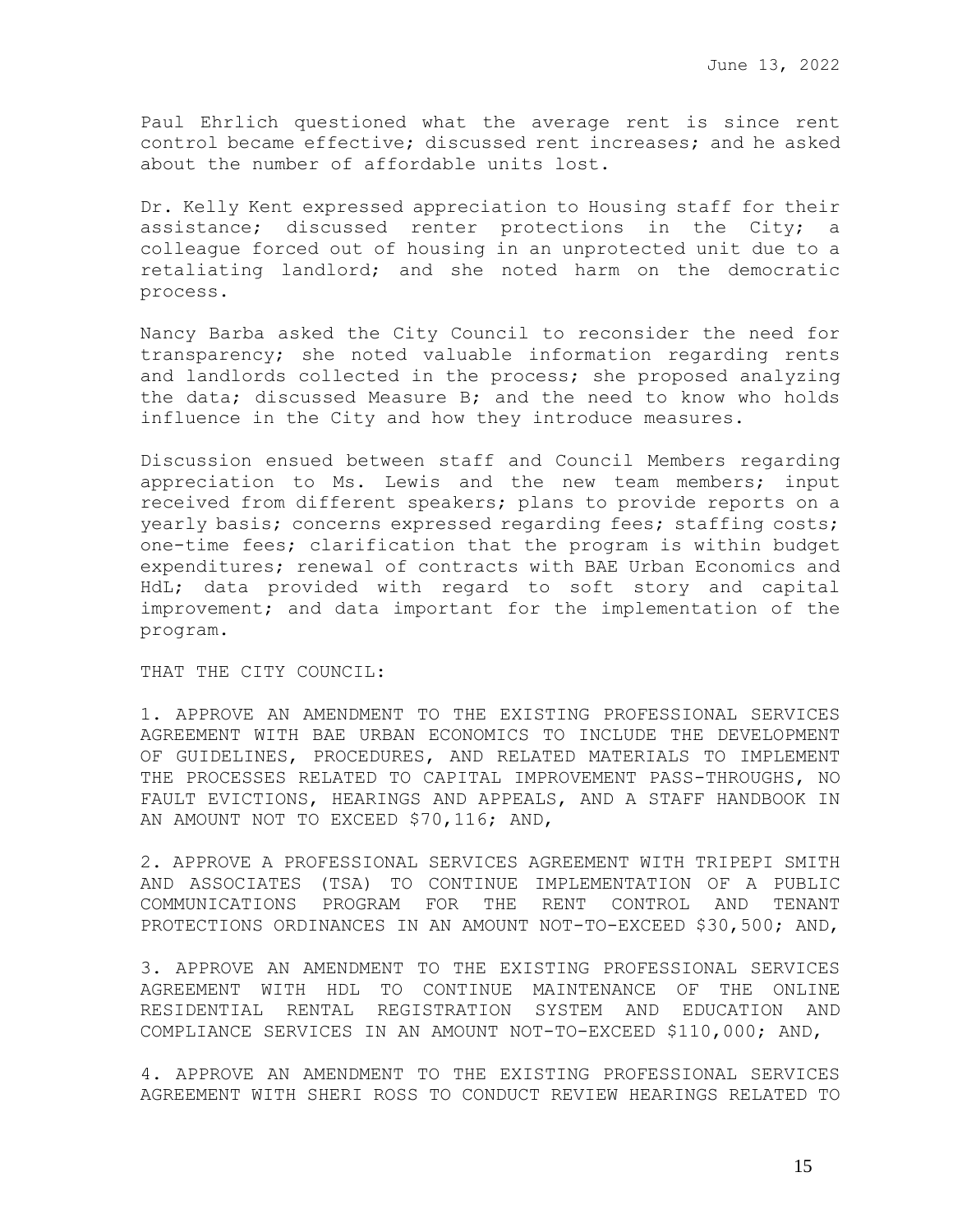APPLICATIONS AND PETITIONS FROM LANDLORDS AND TENANTS AT A RATE OF \$112.50 PER HOUR IN AN AMOUNT NOT-TO-EXCEED \$10,000; AND,

5. APPROVE AN AMENDMENT TO THE EXISTING PROFESSIONAL SERVICES AGREEMENT WITH BET TZEDEK TO CONTINUE PROVIDING LEGAL SERVICES TO CULVER CITY RESIDENTS IN AN AMOUNT NOT-TO-EXCEED \$144,214; AND,

6. AUTHORIZE THE CITY ATTORNEY TO REVIEW/PREPARE NECESSARY DOCUMENTS; AND,

7. AUTHORIZE THE CITY MANAGER TO EXECUTE SUCH DOCUMENTS ON BEHALF OF THE CITY.

**o0o**

Item C-7

**CC – (1) Approval of a Professional Services Agreement with Steer to Conduct a Citywide Transportation Demand Management (TDM) Study in an Amount Not-to-Exceed \$494,868.75; and (2) Authorization to the City Manager to Negotiate and Approve the Final Terms of the Agreement; and (3) Authorization to the City Manager to Approve Amendments to the Agreement for Contingency Costs of 14% Not-to-Exceed \$55,131.25** 

Mayor Lee invited public comment.

The following members of the public addressed the City Council:

David Voncannon reported support of the item by the Culver City Chamber of Commerce; discussed taking a wholistic look at the City; eagerness to partner with the study; and ensuring broad partnership.

Khin Khin Gyi asserted that a traffic study should have been conducted to establish a baseline before changes were made and she asked that the study be postponed for now.

Responding to inquiry, Diana Chang, Transportation Planning Manager, clarified that the TDM study is not related to the traffic study; she noted the purpose of the study is to examine using policies, strategies, and programmatic measures to reduce excess demand for the congested roadways and parking by increasing efficient use of the transit system; she noted that no study related to a traffic study would be conducted.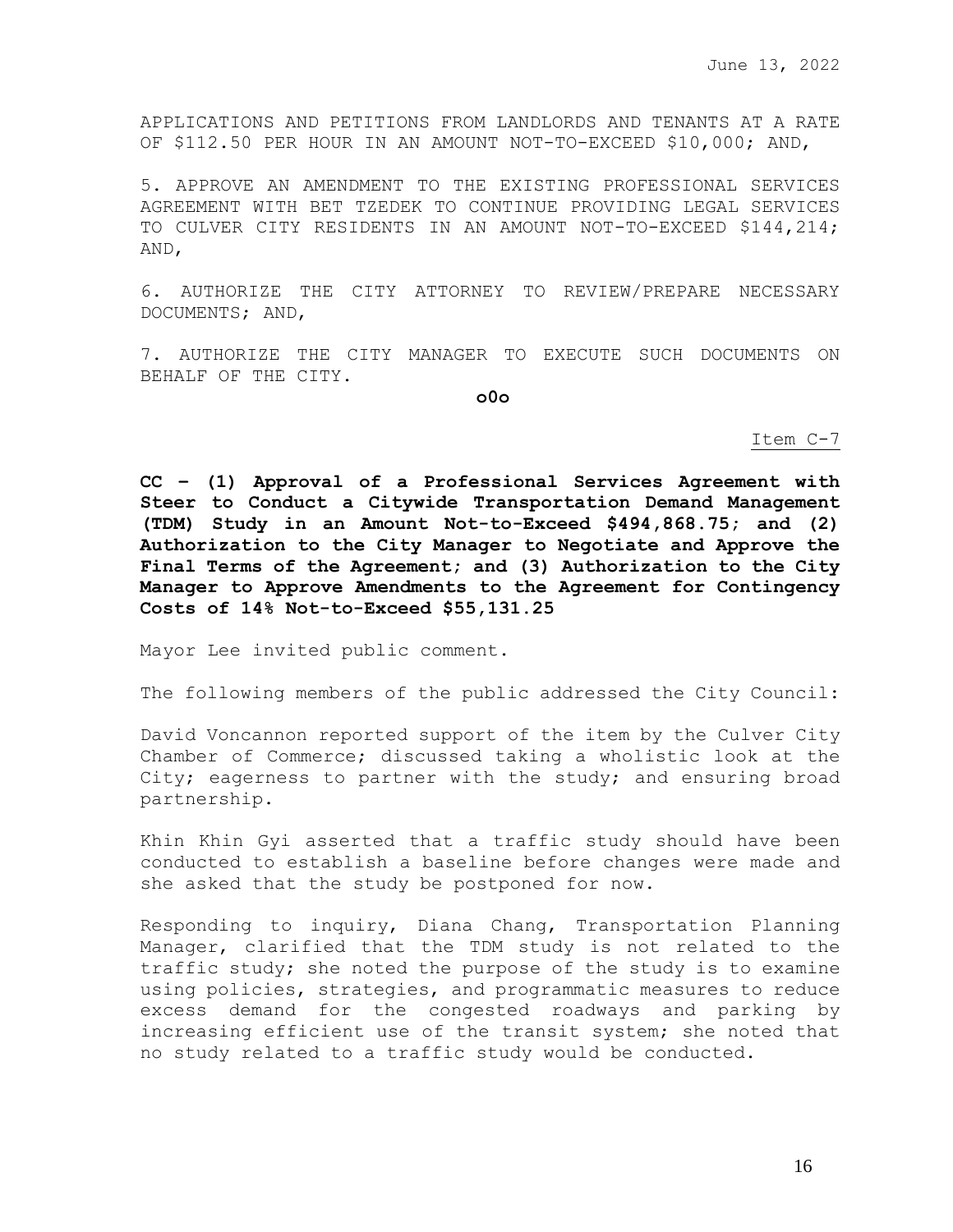THAT THE CITY COUNCIL:

1. APPROVE A PROFESSIONAL SERVICES AGREEMENT WITH STEER TO CONDUCT A CITYWIDE TDM STUDY IN AN AMOUNT NOT-TO-EXCEED \$494,868.75; AND,

2. AUTHORIZE THE CITY MANAGER TO NEGOTIATE AND APPROVE THE FINAL TERMS OF THE AGREEMENT; AND,

3. AUTHORIZE THE CITY MANAGER TO APPROVE AMENDMENTS TO THE AGREEMENT FOR CONTINGENCY COSTS OF 14% NOT-TO-EXCEED \$55,131.25; AND,

4. AUTHORIZE THE CITY ATTORNEY TO REVIEW/PREPARE THE NECESSARY DOCUMENTS; AND,

5. AUTHORIZE THE CITY MANAGER TO EXECUTE SUCH DOCUMENTS ON BEHALF OF THE CITY.

**o0o**

Item C-8

**CC - (1) Consideration of Direct Financial Assistance in the Amount of \$34,000; Fire, Police, and Public Works Department In-Kind Support; and Waiver of the Banner Application Fees for the 52nd Annual 4th of July Fireworks Show Charitable Fundraising Event Produced by the Exchange Club of Culver City, a Non-Profit Organization, to be Held on the Campus of West Los Angeles College on July 3, 2022; (2) Consideration of Designation of the 52nd Annual 4th of July Fireworks Show as a City-Sponsored Event; and (3) Approval of a Related Memorandum of Understanding**

Mayor Lee invited public comment.

The following member of the public addressed the City Council:

Nancy Barba discussed varying amounts of grants and she expressed hope that the City considers equity when funding is distributed for City events.

Discussion ensued between staff and Council Members regarding in-kind services; soft costs vs. direct financial assistance; clarification regarding specific costs; the prohibition of private fireworks in the City as the reason for the City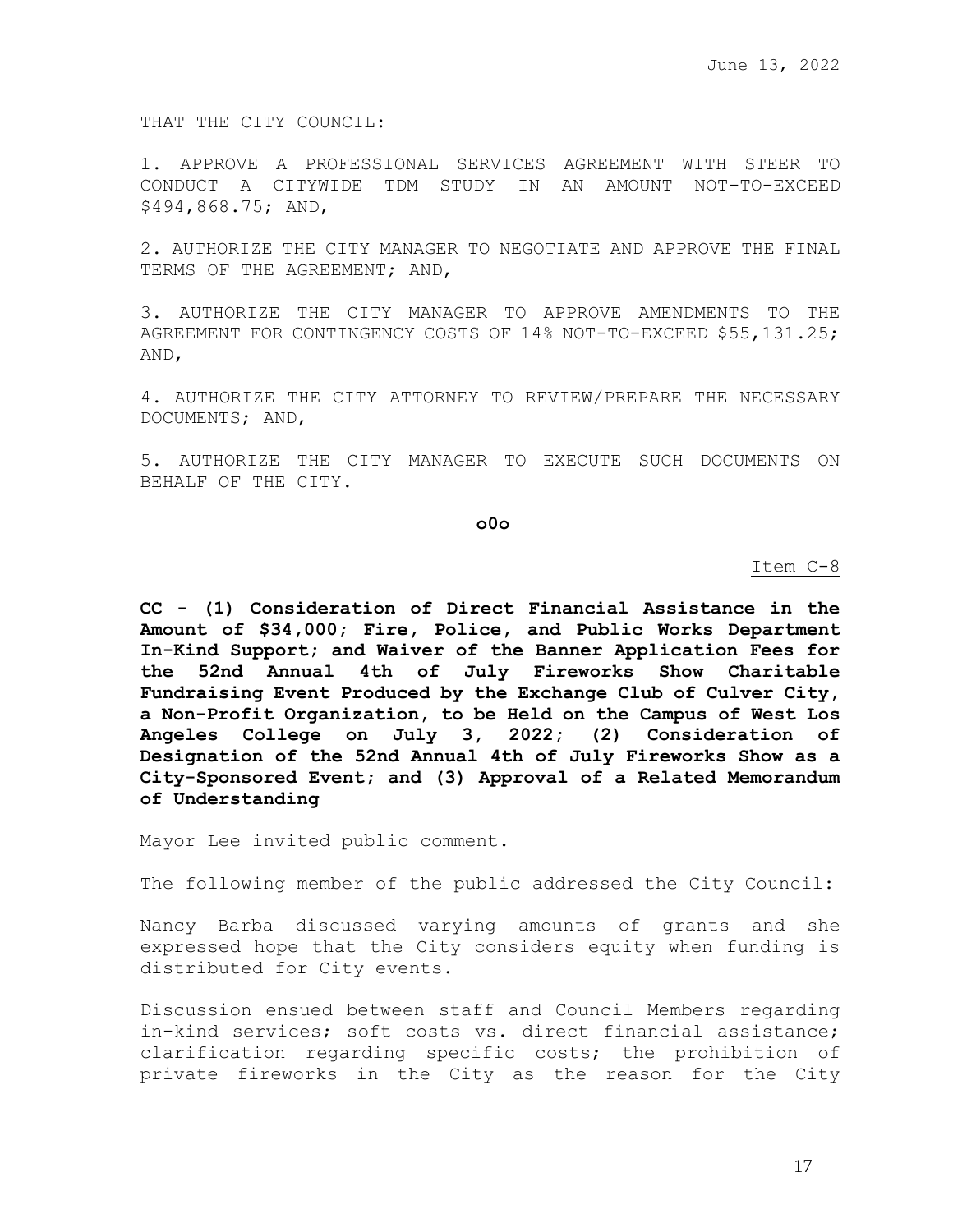fireworks show; and consideration of a laser alternative in the future.

THAT THE CITY COUNCIL:

1. DETERMINE WHETHER TO PROVIDE \$34,000 IN DIRECT FINANCIAL ASSISTANCE AND IN-KIND STAFF SUPPORT AND OTHER CITY COSTS TO THE EXCHANGE CLUB OF CULVER CITY CHARITABLE FOUNDATION, INC. FOR ITS 4TH OF JULY FIREWORKS EVENT ON JULY 3, 2022 AT WLAC; AND,

2. (IF AT LEAST \$1,000 IN SUPPORT IS PROVIDED) DESIGNATE THE 52ND ANNUAL 4TH OF JULY FIREWORKS SHOW AS A CITY-SPONSORED EVENT; AND,

3. APPROVE A RELATED MEMORANDUM OF UNDERSTANDING; AND,

4. AUTHORIZE THE CITY ATTORNEY TO REVIEW/PREPARE THE NECESSARY DOCUMENTS; AND

5. AUTHORIZE THE CITY MANAGER TO EXECUTE SUCH DOCUMENTS ON BEHALF OF THE CITY.

**o0o**

Item C-10 (Out of Sequence)

**CC – (1) Approval of a Five-Year (5) Professional Services Agreement with Safe Moves, a California Non-Profit Corporation, for Consulting Services in the Safe Routes to School Education Program, a Joint Project of the Culver City Unified School District (CCUSD) and the City of Culver City, in an Amount Notto-Exceed \$349,600; and (2) Approval of a Professional Services Agreement with Safe Moves, a California Non-Profit Corporation, for Consulting Services in the Office of Traffic Safety Grant PS22004, in an Amount Not-to-Exceed \$25,000** 

Council Member McMorrin reported feedback from the community and she requested feedback on funding and the selection process.

Gabe Garcia, Traffic Engineering Manager, discussed the RFP (Request for Proposals) process; funding based on an MOU (Memorandum of Understanding) between CCUSD and the City; the incomplete submission by Walk and Rollers; ratings; criteria; and the average total.

18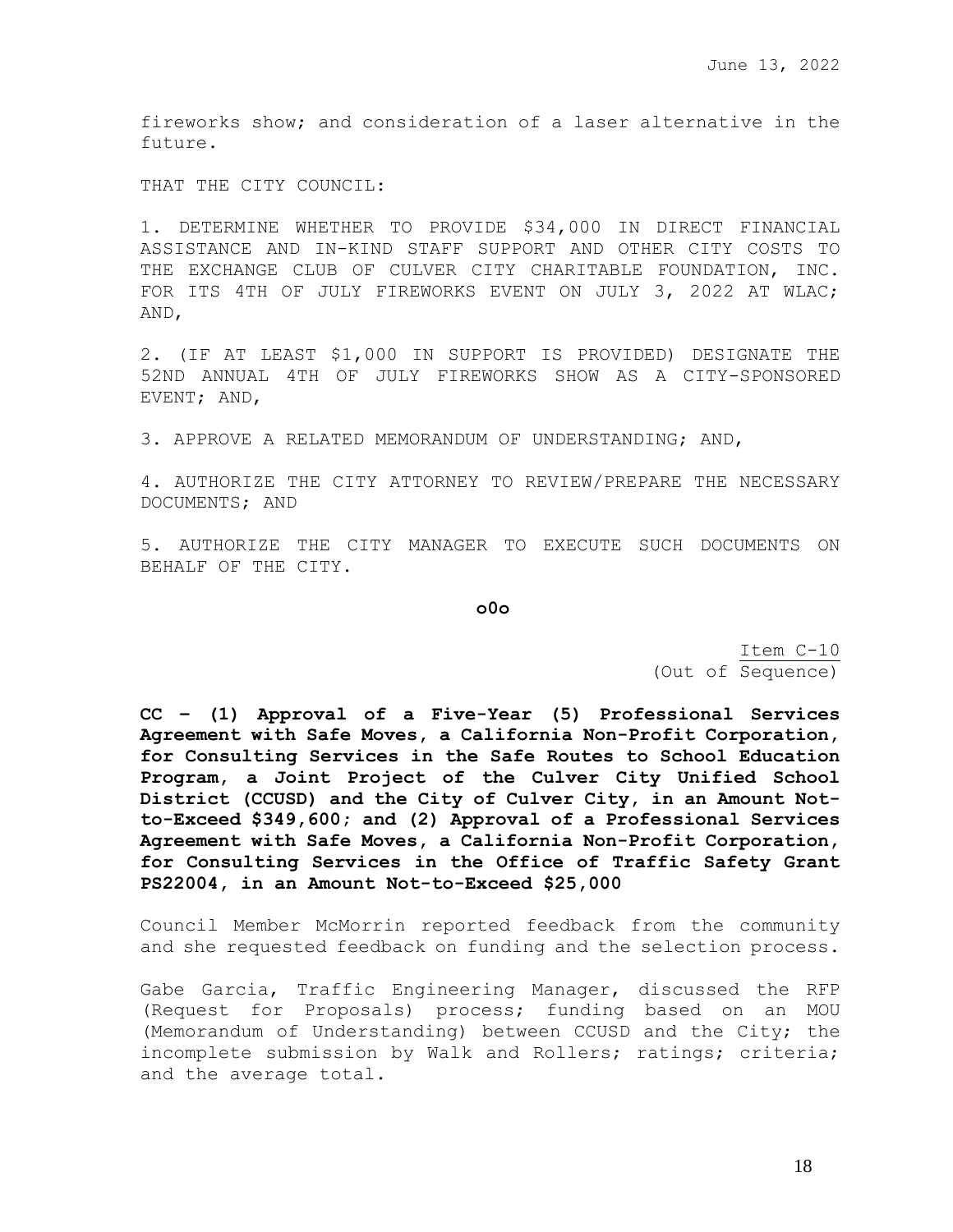Council Member McMorrin received clarification regarding the RFP evaluation team.

Mayor Lee invited public comment.

The following members of the public addressed the City Council:

Mary Daval spoke in support of Jim Shanman and the Walk and Rollers Program; discussed things that were not measured by the RFP; consistent service provided; community capital; trust built with stakeholders over the past 9 years; collaboration with local community groups; institutional knowledge of Safe Routes to School projects, active transportation projects, and community groups; and she asked that the City consider the unique things that Walk and Rollers brings to the program.

Michelle Weiner echoed comments made by Mary Daval; discussed the value of community capital; the time necessary for a new company to connect with the community; she discussed her volunteer efforts and involvement with the process; and the ten year anniversary illustrating the array of things the kids get an opportunity to learn and experience.

Disa Lindgren acknowledged the importance of objective standards and measures; the importance of considering relationship, experience, and knowledge to the process; appreciation for a new perspective; the importance of weighing what Walk and Rollers brings; she noted the value of the organization to adults as well as children; and the commitment of the organization.

Discussion ensued between staff and Council Members regarding the lack of a contract for the past year; surprise at the staff recommendation; weighing the rapport built with Walk and Rollers and the community; community connection to CCUSD and family; length of time the recommended vendor has been in business; Culver City specific work; financials; acknowledgement of reticence to lock in a contract for five years due to inflation; taking the opportunity to change habits; the disruption caused by COVID; missed opportunities when schools reopened; the importance of creating human infrastructure with mobility; human relationships; the mistake of not addressing the full RFP; support for exercising the right of the City Council to reconsider the staff recommendation; concern with delaying the process and having to forego the grant; sending the decision back to staff and getting the same recommendation; rules when applying for government contracts; support for the work of Walk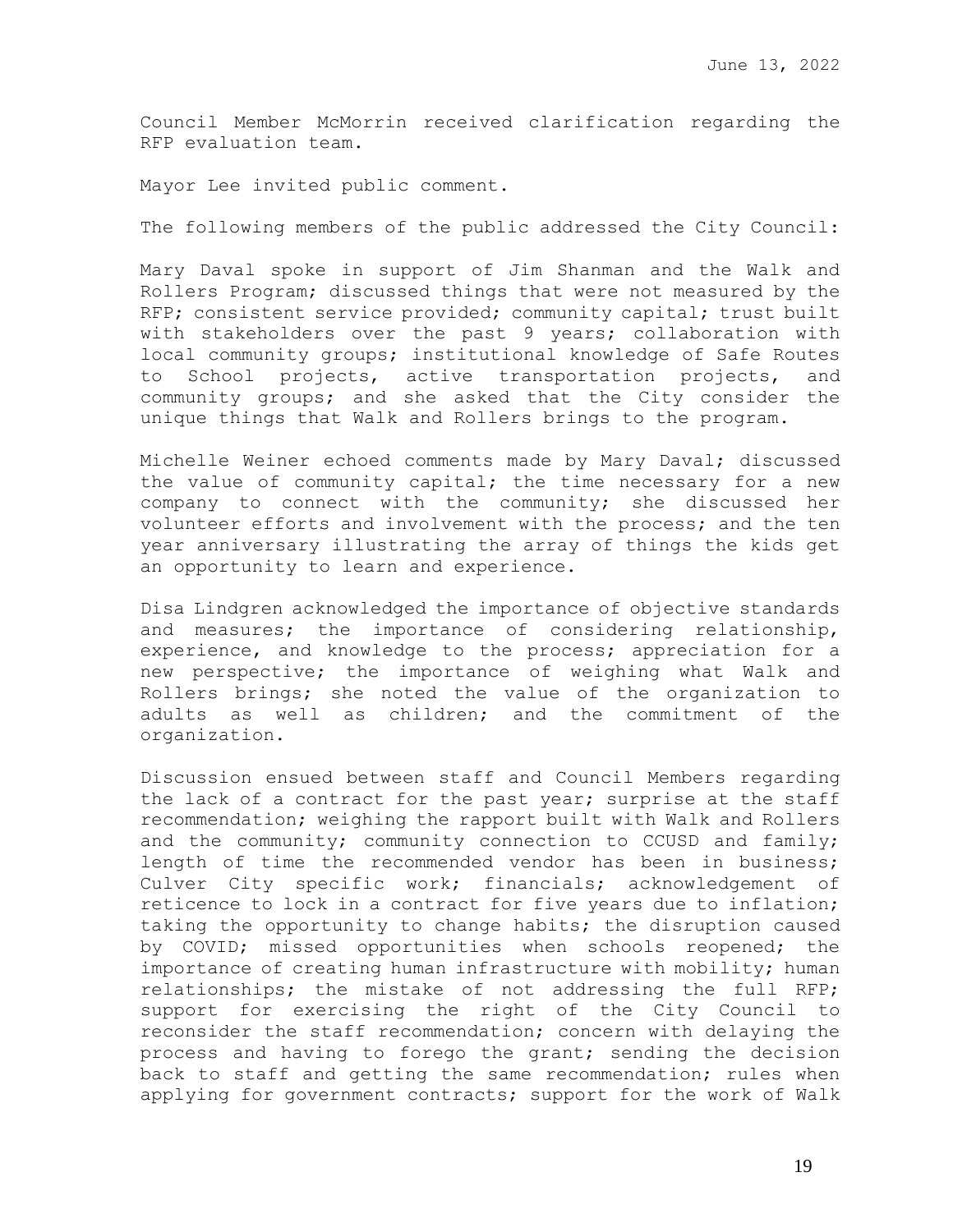and Rollers; and the bid that came in higher than the money allocated.

THAT THE CITY COUNCIL:

1. AWARD A FIVE-YEAR PROFESSIONAL SERVICES AGREEMENT TO SAFE MOVES, IN THE AMOUNT NOT-TO-EXCEED \$69,490 FOR YEAR ONE, AND \$69,915 FOR YEARS TWO THROUGH FIVE, IN A TOTAL AMOUNT NOT-TO-EXCEED \$349,600, FOR THE SAFE ROUTES TO SCHOOL EDUCATION PROGRAM, FROM JULY 1<sup>st</sup>, 2022 THROUGH JUNE 30<sup>TH</sup>, 2027; AND,

2. AWARD A PROFESSIONAL SERVICES AGREEMENT TO SAFE MOVES, IN THE AMOUNT NOT-TO-EXCEED \$25,000 FROM THE OFFICE OF TRAFFIC SAFETY GRANT PS22004, FOR THE DURATION OF THE GRANT PERIOD; AND,

3. APPROVE THE SETUP OF THE GRANT ACCOUNTING STRUCTURE FOR REVENUE AND EXPENSE ACCOUNTS FOR THE OFFICE OF TRAFFIC SAFETY GRANT PS22004, INCLUDING THE \$25,000 FUNDING FOR THE SECOND AGREEMENT IN #2, ABOVE; AND,

4. AUTHORIZE THE CITY ATTORNEY TO REVIEW/PREPARE THE NECESSARY DOCUMENTS; AND,

5. AUTHORIZE THE CITY MANAGER TO EXECUTE SUCH DOCUMENTS ON BEHALF OF THE CITY.

**o0o**

Item C-11

**CC – Adoption of a Resolution Incorporating Sepulveda Boulevard from Venice Boulevard to the southerly City boundary near Franklin Avenue, on the List of City Projects to be Funded by SB1 (The Road Repair and Accountability Act of 2017)** 

Discussion ensued between staff and Council Members regarding clarification that the Consent Item was to approve the funding after which design would be coordinated with Transportation and Mobility before moving forward; difficulty of finding information on the website; a suggestion to provide a link on the Picture Culver City site to make information easier to find; pavement and restriping; providing paint on the road to differentiate the bike lane from vehicle traffic; and sharrows.

THAT THE CITY COUNCIL: ADOPT A RESOLUTION INCORPORATING SEPULVEDA BOULEVARD FROM VENICE BOULEVARD TO THE SOUTHERLY CITY BOUNDARY NEAR FRANKLIN AVENUE PROJECT ON THE LIST OF CITY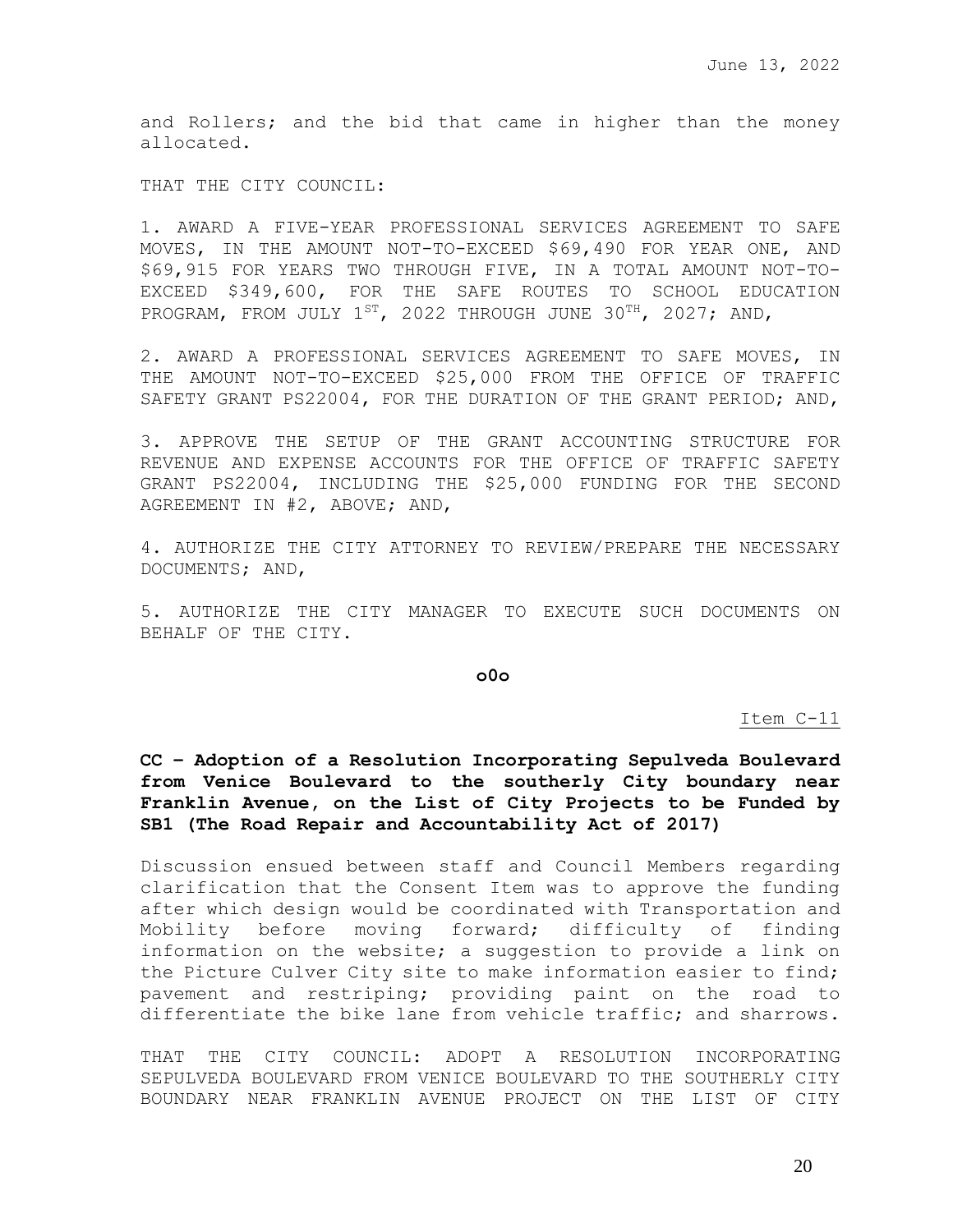PROJECTS TO BE FUNDED BY SB1 (THE ROAD REPAIR AND ACCOUNTABILITY ACT).

MOVED BY COUNCIL MEMBER MCMORRIN, SECONDED BY COUNCIL MEMBER ERIKSSON AND UNANIMOUSLY CARRIED, THAT THE CITY COUNCIL APPROVE CONSENT CALENDAR ITEMS C-6, C-7, C-8, AND C-11.

**o0o**

Item C-10 (Continued)

**CC – (1) Approval of a Five-Year (5) Professional Services Agreement with Safe Moves, a California Non-Profit Corporation, for Consulting Services in the Safe Routes to School Education Program, a Joint Project of the Culver City Unified School District (CCUSD) and the City of Culver City, in an Amount Notto-Exceed \$349,600; and (2) Approval of a Professional Services Agreement with Safe Moves, a California Non-Profit Corporation, for Consulting Services in the Office of Traffic Safety Grant PS22004, in an Amount Not-to-Exceed \$25,000** 

Additional discussion ensued between staff and Council Members regarding concern with discounting the results of a study; staff reasoning for their recommendation; support for Walk and Rollers; the importance of completing the RFP process properly; ramifications of ruling against an applicant that completed the process properly and fairly; systems and equity; community concerns with transparency; concern with an abrupt shift; legal ramifications; laying out a clear basis or reasons to go against the staff recommendation; connection and rapport built with students and families over many years; time to build connections with a new consultant; mental health issues related to the pandemic; benefits of the familiarity provided by Walk and Rollers; inequities faced by smaller businesses; human infrastructure; leveraging the disruption; and taking advantage of relationships to provide better services to the City.

Mayor Lee moved to support a contract with Walk and Rollers and Council Member Fisch seconded the motion.

Further conversation ensued between staff and Council Members regarding lack of information on the other operator; concern with favoritism; concern that findings are not sufficient to make the decision; acknowledgement that the City Council does not always take the recommendations of staff or advising bodies; a recommendation that a two year contract with Walk and Rollers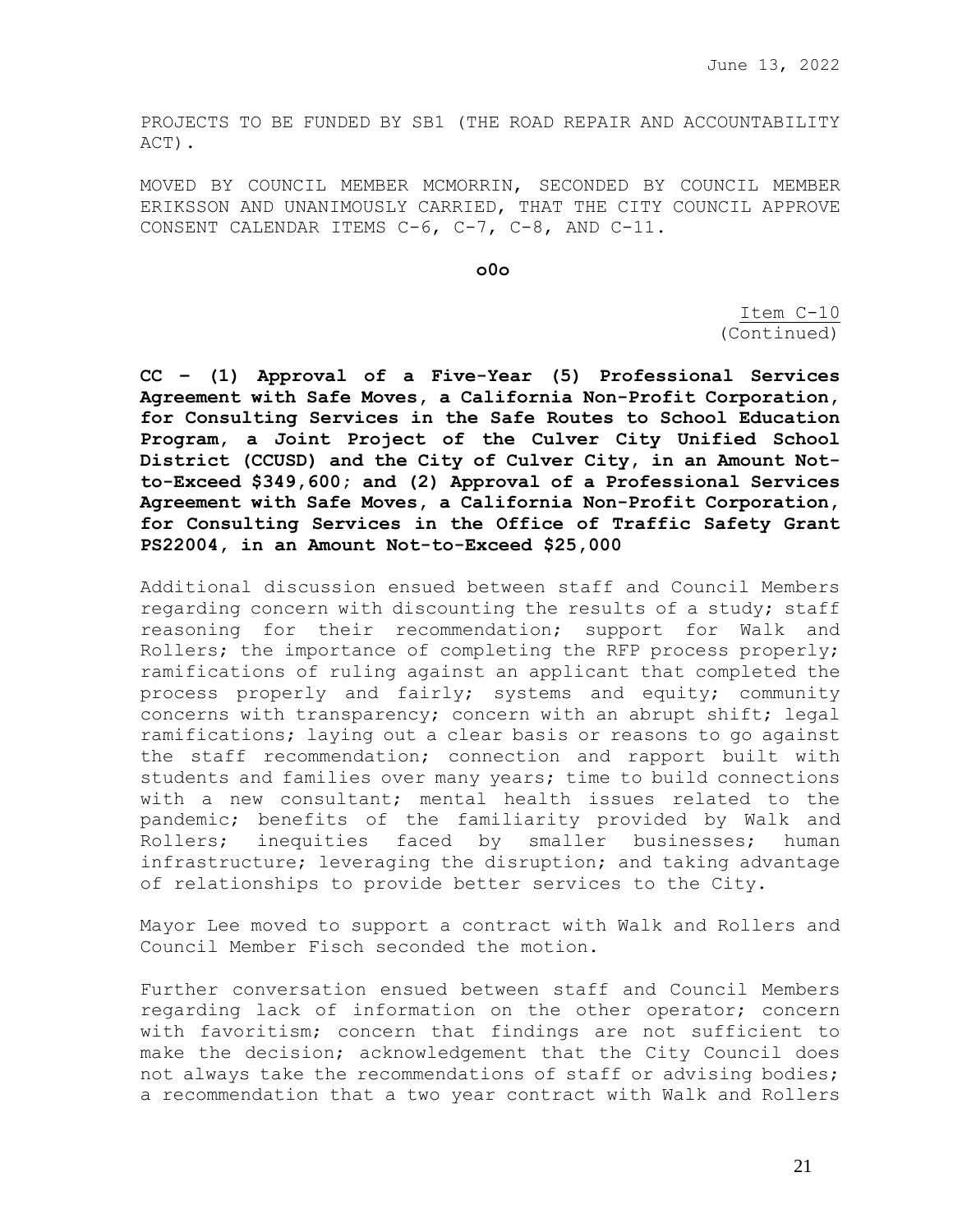be approved; revisiting the item in two years; appreciation to staff for the hard work; Brown Act issues; the need to direct staff to return with a Consent Item for the contract with Walk and Rollers; timing of the item; and the \$12,000 shortfall.

Mayor Lee withdrew his original motion.

MOVED BY MAYOR LEE, SECONDED BY COUNCIL MEMBER FISCH AND UNANIMOUSLY CARRIED, THAT THE CITY COUNCIL DIRECT STAFF TO BRING AN ITEM BACK ON THE CONSENT CALENDAR FOR A TWO YEAR CONTRACT WITH WALK AND ROLLERS FOR CONSULTING SERFVICES IN THE SAFE ROUTES TO SCHOOL PROGRAM.

**o0o**

**Public Hearings**

Item PH-1

# **Adoption of a Resolution Approving the Annual Assessment Levy for Benefit Assessment District West Washington Boulevard No. 1 for Fiscal Year 2022/2023**

MOVED BY COUNCIL MEMBER FISCH, SECONDED BY COUNCIL MEMBER ERIKSSON AND UNANIMOUSLY CARRIED, THAT THE CITY COUNCIL RECEIVE AND FILE THE AFFIDAVITS OF PUBLICATION AND POSTING OF THE PUBLIC HEARING NOTICE AND CORRESPONDENCE RECEIVED IN RESPONSE TO THE PUBLIC HEARING NOTICES.

Elaine Warner, Community Development Project Manager, provided a summary of the material of record.

MOVED BY COUNCIL MEMBER FISCH, SECONDED BY COUNCIL MEMBER MCMORRIN AND UNANIMOUSLY CARRIED, THAT THE CITY COUNCIL OPEN THE PUBLIC HEARING.

Mayor Lee invited public comment.

Patricia Mooney, Parks, Recreation and Community Services Senior Management Analyst, indicated that no public comment had been received.

MOVED BY COUNCIL MEMBER FISCH, SECONDED BY COUNCIL MEMBER MCMORRIN AND UNANIMOUSLY CARRIED, THAT THE CITY COUNCIL CLOSE THE PUBLIC HEARING.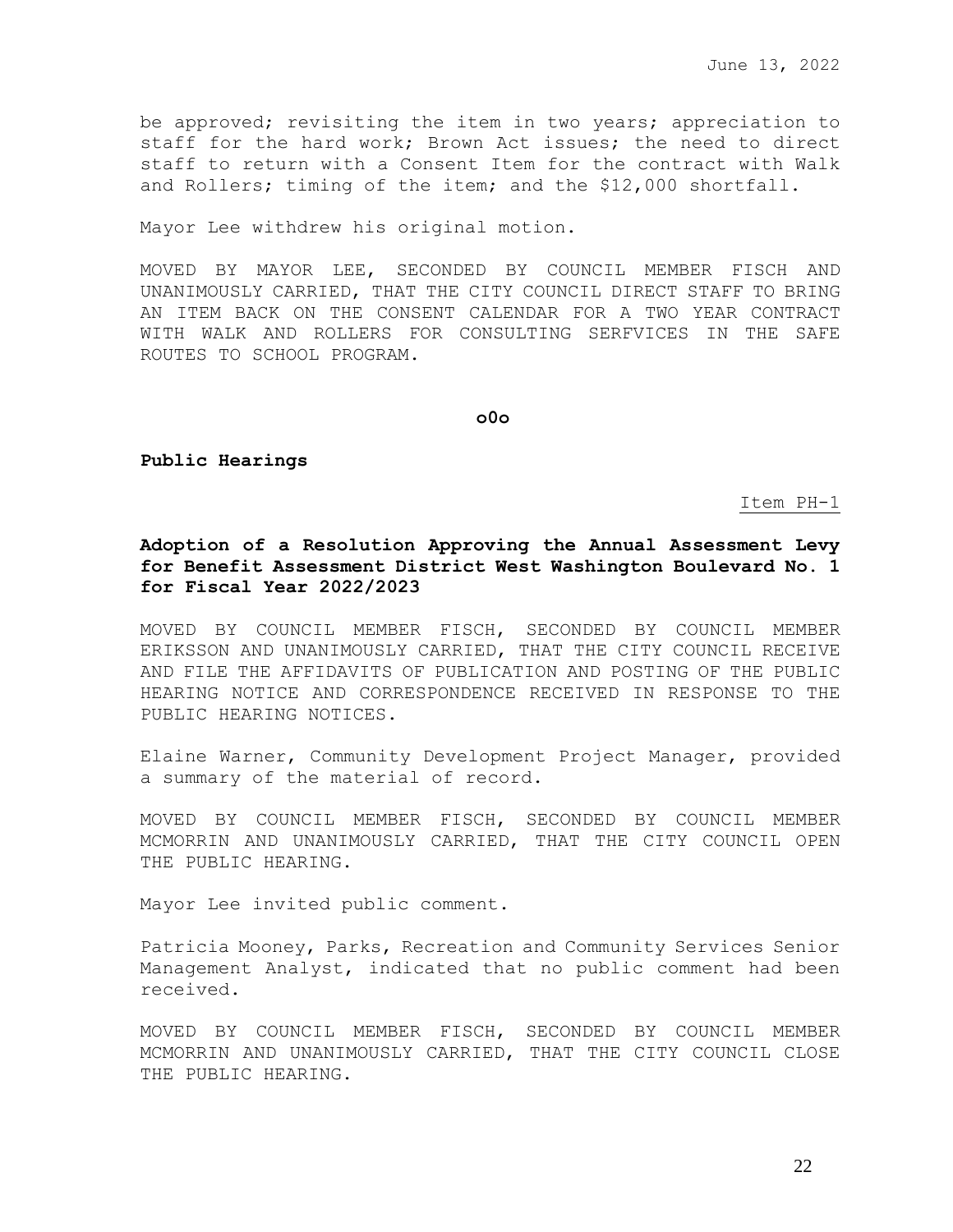MOVED BY COUNCIL MEMBER FISCH, SECONDED BY COUNCIL MEMBER MCMORRIN AND UNANIMOUSLY CARRIED, THAT THE CITY COUNCIL: ADOPT A RESOLUTION APPROVING THE ANNUAL ASSESSMENT LEVY FOR BENEFIT ASSESSMENT DISTRICT WEST WASHINGTON BOULEVARD NO. 1 FOR FISCAL YEAR 2022/2023.

**o0o**

Item PH-2

# **Adoption of a Resolution Approving the Annual Assessment Levy for Benefit Assessment District West Washington Boulevard No. 2 for Fiscal Year 2022/2023**

MOVED BY COUNCIL MEMBER ERIKSSON, SECONDED BY COUNCIL MEMBER FISCH AND UNANIMOUSLY CARRIED, THAT THE CITY COUNCIL RECEIVE AND FILE THE AFFIDAVITS OF PUBLICATION AND POSTING OF THE PUBLIC HEARING NOTICE AND CORRESPONDENCE RECEIVED IN RESPONSE TO THE PUBLIC HEARING NOTICES.

Elaine Warner, Community Development Project Manager, provided a summary of the material of record.

MOVED BY COUNCIL MEMBER MCMORRIN, SECONDED BY COUNCIL MEMBER FISCH AND UNANIMOUSLY CARRIED, THAT THE CITY COUNCIL OPEN THE PUBLIC HEARING.

Mayor Lee invited public comment.

Patricia Mooney, Parks, Recreation and Community Services Senior Management Analyst, indicated that no public comment had been received.

MOVED BY COUNCIL MEMBER FISCH, SECONDED BY COUNCIL MEMBER ERIKSSON AND UNANIMOUSLY CARRIED, THAT THE CITY COUNCIL CLOSE THE PUBLIC HEARING.

MOVED BY COUNCIL MEMBER MCMORRIN, SECONDED BY COUNCIL MEMBER FISCH AND UNANIMOUSLY CARRIED, THAT THE CITY COUNCIL: ADOPT A RESOLUTION CONFIRMING THE ASSESSMENT AND ORDERING THE LEVY FOR BENEFIT ASSESSMENT DISTRICT WEST WASHINGTON BOULEVARD NO. 2 FOR FISCAL YEAR 2022/2023.

**o0o**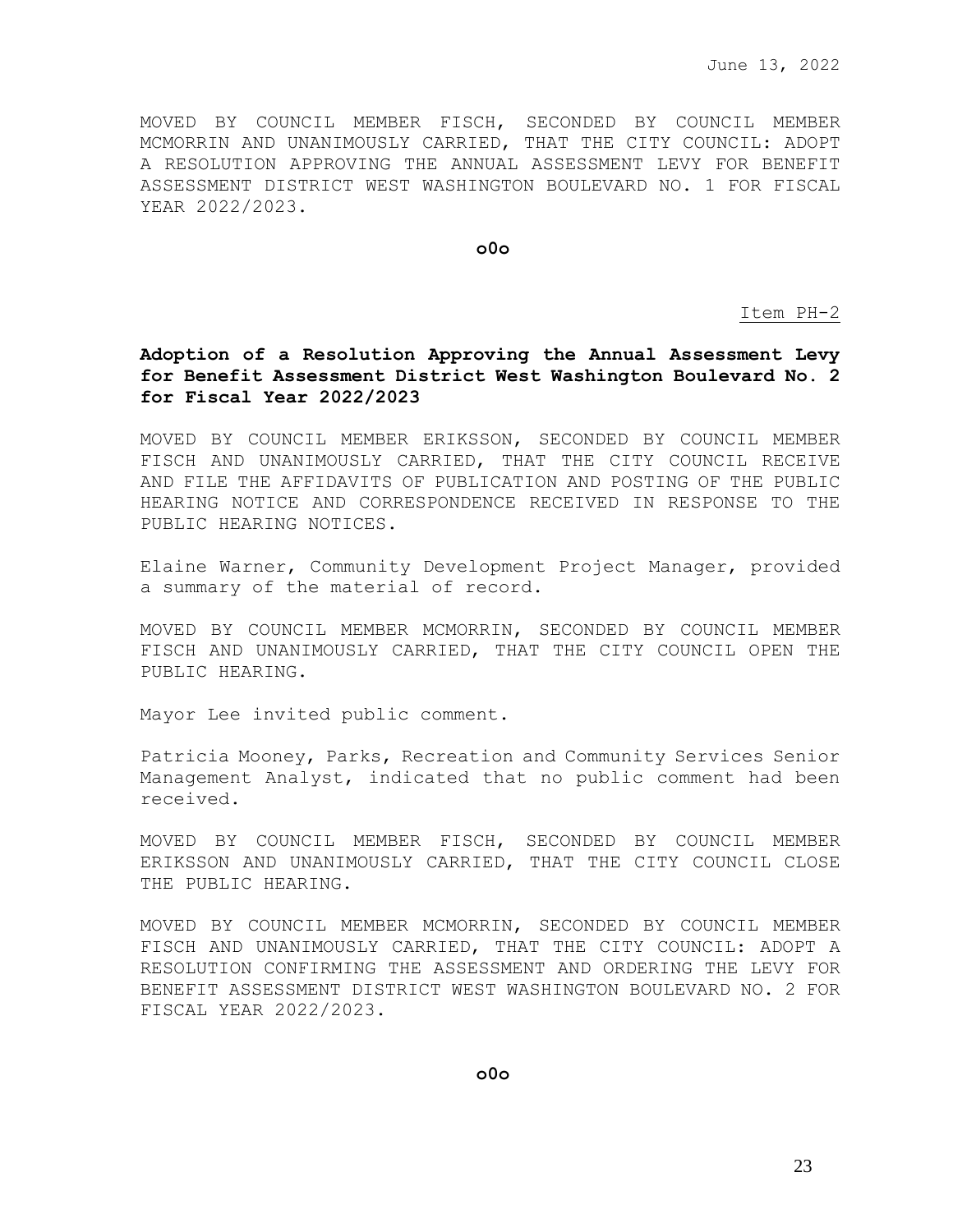Item PH-3

# **Adoption of a Resolution Approving the Annual Assessment Levy for Benefit Assessment District West Washington Boulevard No. 3 for Fiscal Year 2022/2023**

MOVED BY COUNCIL MEMBER ERIKSSON, SECONDED BY COUNCIL MEMBER MCMORRIN AND UNANIMOUSLY CARRIED, THAT THE CITY COUNCIL RECEIVE AND FILE THE AFFIDAVITS OF PUBLICATION AND POSTING OF THE PUBLIC HEARING NOTICE AND CORRESPONDENCE RECEIVED IN RESPONSE TO THE PUBLIC HEARING NOTICES.

Elaine Warner, Community Development Project Manager, provided a summary of the material of record

MOVED BY COUNCIL MEMBER MCMORRIN, SECONDED BY COUNCIL MEMBER FISCH AND UNANMOUSLY CARRIED, THAT THE CITY COUNCIL OPEN THE PUBLIC HEARING.

Mayor Lee invited public comment.

Patricia Mooney, Parks, Recreation and Community Services Senior Management Analyst, indicated that no public comment had been received.

MOVED BY COUNCIL MEMBER FISCH, SECONDED BY COUNCIL MEMBER MCMORRIN AND UNANIMOUSLY CARRIED, THAT THE CITY COUNCIL CLOSE THE PUBLIC HEARING.

MOVED BY COUNCIL MEMBER MCMORRIN, AND SECONDED BY COUNCIL MEMBER FISCH AND UNANIMOUSLY CARRIED, THAT THE CITY COUNCIL: ADOPT A RESOLUTION CONFIRMING THE ASSESSMENT AND ORDERING THE LEVY FOR BENEFIT ASSESSMENT DISTRICT WEST WASHINGTON BOULEVARD NO. 3 FOR FISCAL YEAR 2022/2023.

**o0o**

**Action Items**

#### Item A-1

**CC – (1) Appointments to the Civil Service Commission; Cultural Affairs Commission; Parks, Recreation, and Community Services Commission; Planning Commission; Board of Trustees of the Los Angeles County West Vector and Vector-Borne Disease Control District; Landlord-Tenant Mediation Board; Advisory Committee on Housing and**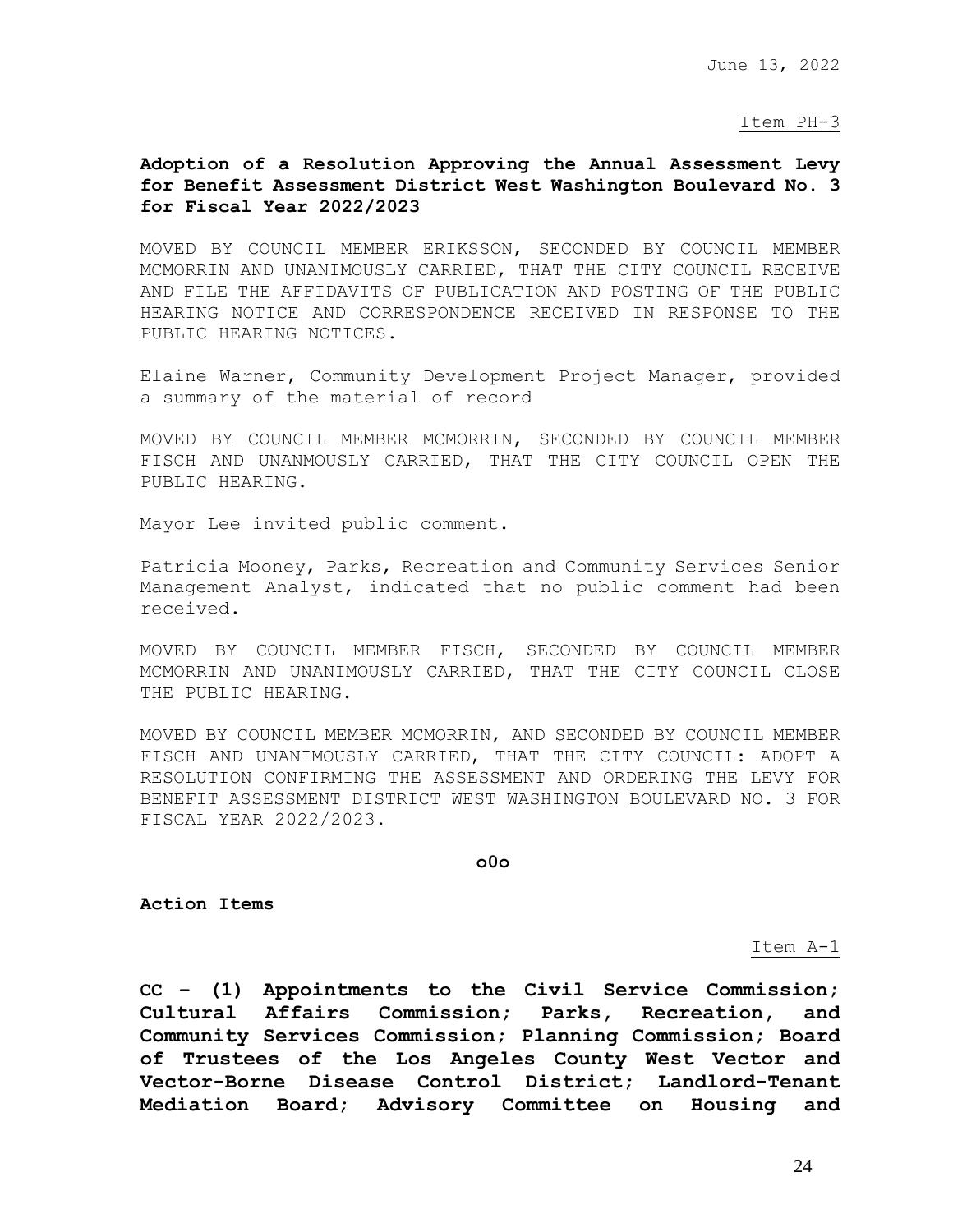**Homelessness; Bicycle and Pedestrian Advisory Committee; Disability Advisory Committee; Equity and Human Relations Advisory Committee; Fiesta La Ballona Committee; Finance Advisory Committee; and LAX Area Advisory Committee; and (2) Direction to the City Clerk Regarding any Vacancies not Filled**

Mimi Ferrel, City Clerk Specialist, summarized the material of record.

Mayor Lee invited public comment.

The following members of the public addressed the City Council:

Disa Lindgren urged the City Council to appoint Stephen Jones to the Planning Commission due to his diligent research, thoughtful consideration, and his commitment to polices to enable Culver City to embrace the 21st century.

Andrew Flores thanked the City Council for considering his application to the Planning Commission; discussed attention to detail; communication to all audiences; he provided background on his experience; and expressed eagerness to become more involved.

Bubba Fish was called to speak but did not respond.

Darryl Cherness discussed his service on the ACHH and expressed his desire to serve another term.

Council Members discussed their choices for appointments; appreciation for the applicants; bringing young voices into the conversation; qualifications; appreciation for the work of the incumbents; timeliness in submitting application submittals; showing respect for those who follow the rules; the value of continuity; and turnover.

Responding to inquiry, Darryl Cherness explained that he was under the impression that he had met all the necessary requirements as he had served a partial term and he had indicated wanting to continue.

Discussion ensued between Council Members regarding apology to Mr. Cherness for not providing complete information to him; respect for those who followed the rules; allowing those appointed to serve to their term limit; encouragement for applicants not chosen to attend meetings and apply again; late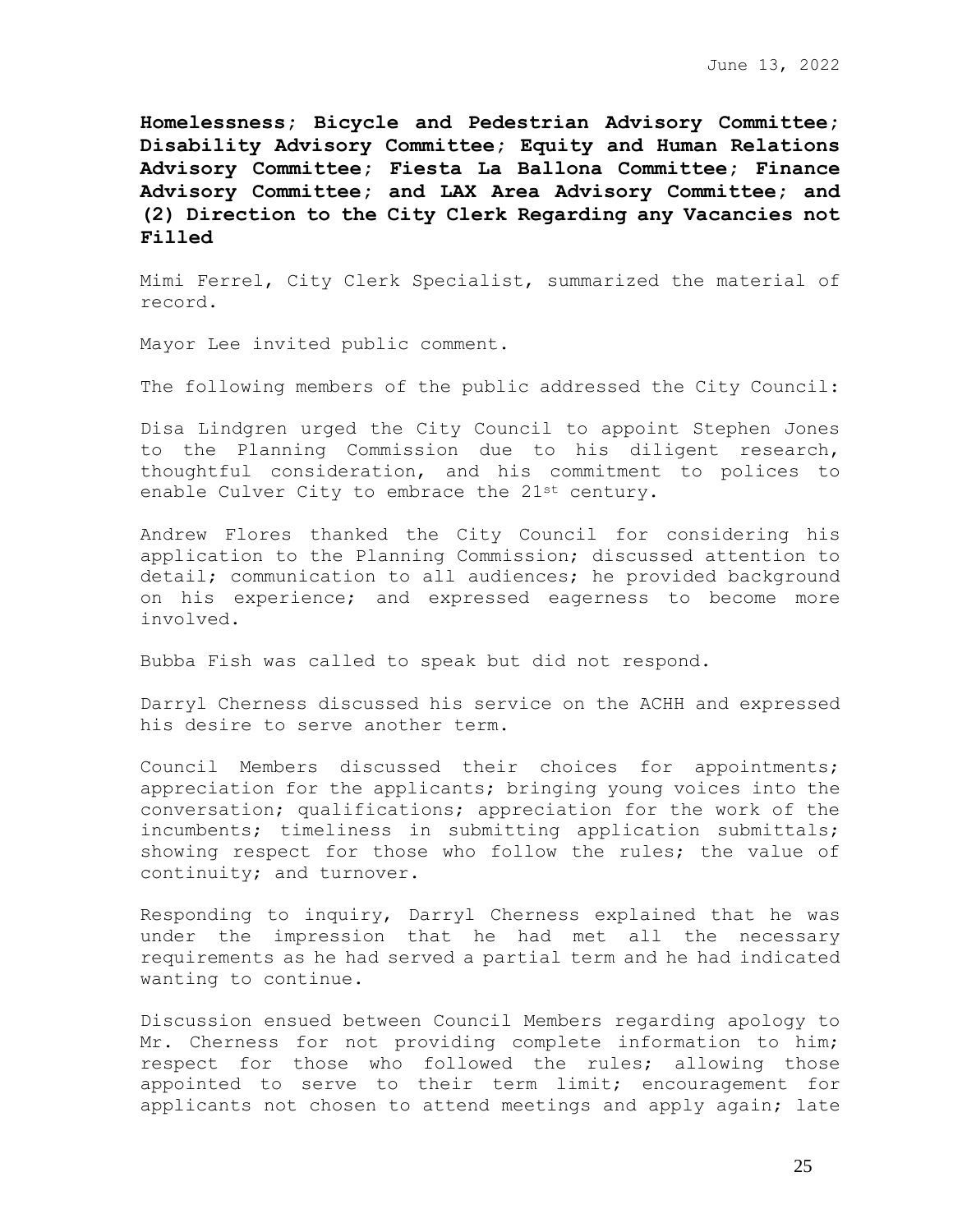applications; residency requirements for certain bodies; creating balance and representation; equity; and next steps in the onboarding process for those appointed.

MOVED BY COUNCIL MEMBER FISCH, SECONDED BY COUNCIL MEMBER ERIKSSON AND UNANIMOUSLY CARRIED, THAT THE CITY COUNCIL MAKE THE FOLLOWING APPOINTMENTS:

1. APPOINT SAL LAPARDO TO SEAT NO. 1 FOR A PARTIAL TERM EXPIRING ON JUNE 30, 2023; AND RACHELL JACKSON TO SEAT NO. 2 FOR A FULL TERM EXPIRING ON JUNE 30, 2026, ON THE CIVIL SERVICE COMMISSION AND,

2. APPOINT EHSAAN MESGHALI TO SEAT NO. 5 ON THE CULTURAL AFFAIRS COMMISSION FOR A FULL-TERM EXPIRING JUNE 30, 2026; AND,

3. APPOINT JANE LEONARD TO SEAT NO. 3 OF THE PARKS, RECREATION, AND COMMUNITY SERVICES COMMISSION FOR A FULL-TERM EXPIRING JUNE 30, 2026; AND,

4. APPOINT STEPHEN JONES TO SEAT NO. 5 OF THE PLANNING COMMISSION FOR A FULL-TERM EXPIRING JUNE 30, 2026; AND,

5. APPOINT JAY GAROCOCHEA TO THE BOARD OF TRUSTEES OF THE LOS ANGELES COUNTY WEST VECTOR AND VECTOR-BORNE DISEASE CONTROL FOR A TERM EXPIRING ON DECEMBER 31, 2023; AND,

6. APPOINT JULIEANNA THOMPSON TO FILL TENANT - SEAT NO. 3, BETH HYATT TO FILL LANDLORD - SEAT NO. 3, AND CAROLE GLODNEY TO FILL MEMBER AT-LARGE - SEAT NO. 3 OF THE LANDLORD-TENANT MEDIATION BOARD FOR FULL TERMS EXPIRING ON JUNE 30, 2026; AND,

7. APPOINT KEVIN KLOWDEN, LUCIANO NOCERA, AND JOHN WAHLERT TO FILL THE THREE REPRESENTATIVE SEATS TO THE LAX AREA ADVISORY COMMITTEE FOR FULL ONE-YEAR TERMS OF JANUARY 1, 2023 TO DECEMBER 31, 2023, AND,

8. APPOINT DARRYL CHERNESS TO SEAT NO. 3 OF THE ADVISORY COMMITTEE ON HOUSING AND HOMELESSNESS FOR A FULL-TERM EXPIRING JUNE 30, 2026; AND,

9. APPOINT MICHELLE WEINER TO RESIDENT SENIOR CITIZEN SEAT, TRAVIS MORGAN TO RESIDENT SEAT NO. 3, AND GEORGE MONTGOMERY TO LOCAL BUSINESS REPRESENTATIVE SEAT FOR TWO-YEAR TERMS EXPIRING ON JUNE 30, 2024; AND,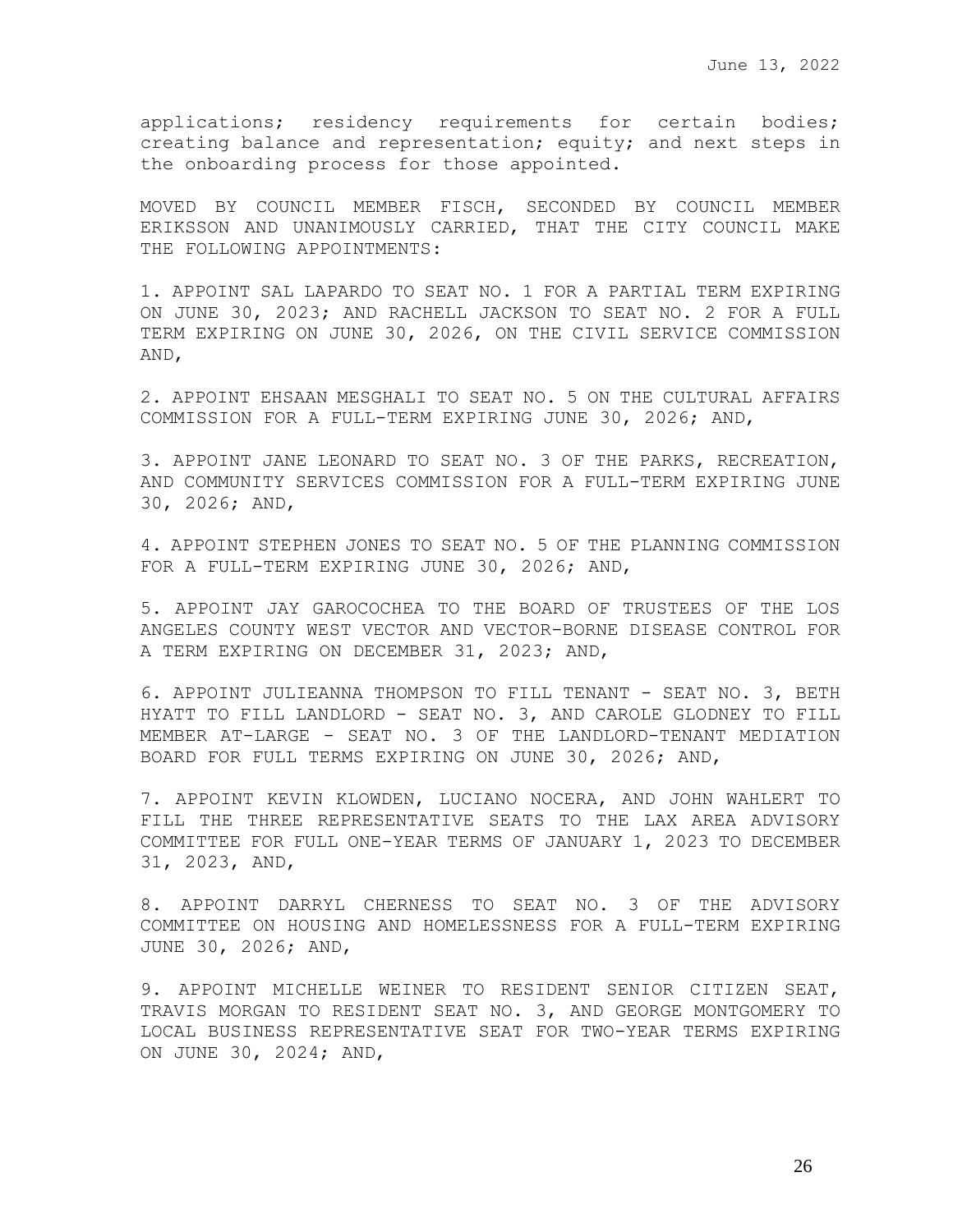10. APPOINT RAVEN BRADLEY TO YOUTH SEAT NO. 1, AND ANNISSA DI VINCENTE TO LABOR SEAT NO. 1 ON THE EQUITY AND HUMAN RELATIONS ADVISORY COMMITTEE FOR ONE-YEAR TERMS EXPIRING ON JUNE 30, 2023; AND,

11. APPOINT ROBYN TENENSAP TO SEAT NO. 1, AND ROBERT LUCERO TO SEAT NO. 5 ON THE DISABILITY ADVISORY COMMITTEE FOR FULL TERMS EXPIRING ON JUNE 30, 2026; AND,

12. APPOINT ANDREW HOROWITZ TO SEAT NO. 5, JOHN LOPEZ TO SEAT NO. 6, AND STACY OZIEL TO SEAT NO. 7 ON THE FIESTA LA BALLONA COMMITTEE FOR FULL TERMS EXPIRING ON OCTOBER 31, 2026; AND,

13. APPOINT KEVIN LACHOFF TO RESIDENT SEAT 3, AND ANDREW LACHMAN TO LOCAL BUSINESS REP SEAT 6 ON THE FINANCE ADVISORY COMMITTEE FOR FULL TERMS EXPIRING ON JUNE 30, 2026.

**o0o**

#### Item A-2

**CC/HA: Discussion and (if Desired) Approval of a Request by Community Corporation of Santa Monica (Community Corp.) to Increase a Loan Commitment and Modify the Project Description for a Proposed 100% Affordable Housing Project to be Developed in Partnership with Culver Palms United Methodist Church at 4464 Sepulveda Boulevard, Culver City**

Sol Blumenfeld, Community Development Director, provided a summary of the material of record.

Discussion ensued between staff and Council Members regarding streamlining infill; allowable concessions and waivers; required compliance with state density bonus law; allocating a certain number of units for the City housing department to provide to applicants; adoption of a preference policy or a study to indicate a need; providing a preference to a particular category; timing; adding language into the commitment letter; money put in by the City; requiring the developer to reach out to Section 8 applicants; the need for agreement by Community Corp.; the necessity of providing long-term housing with affordable rents; concern with delaying the project; ensuring that people in the community benefit; and looking to Santa Monica for a model that Community Corp. already operates under.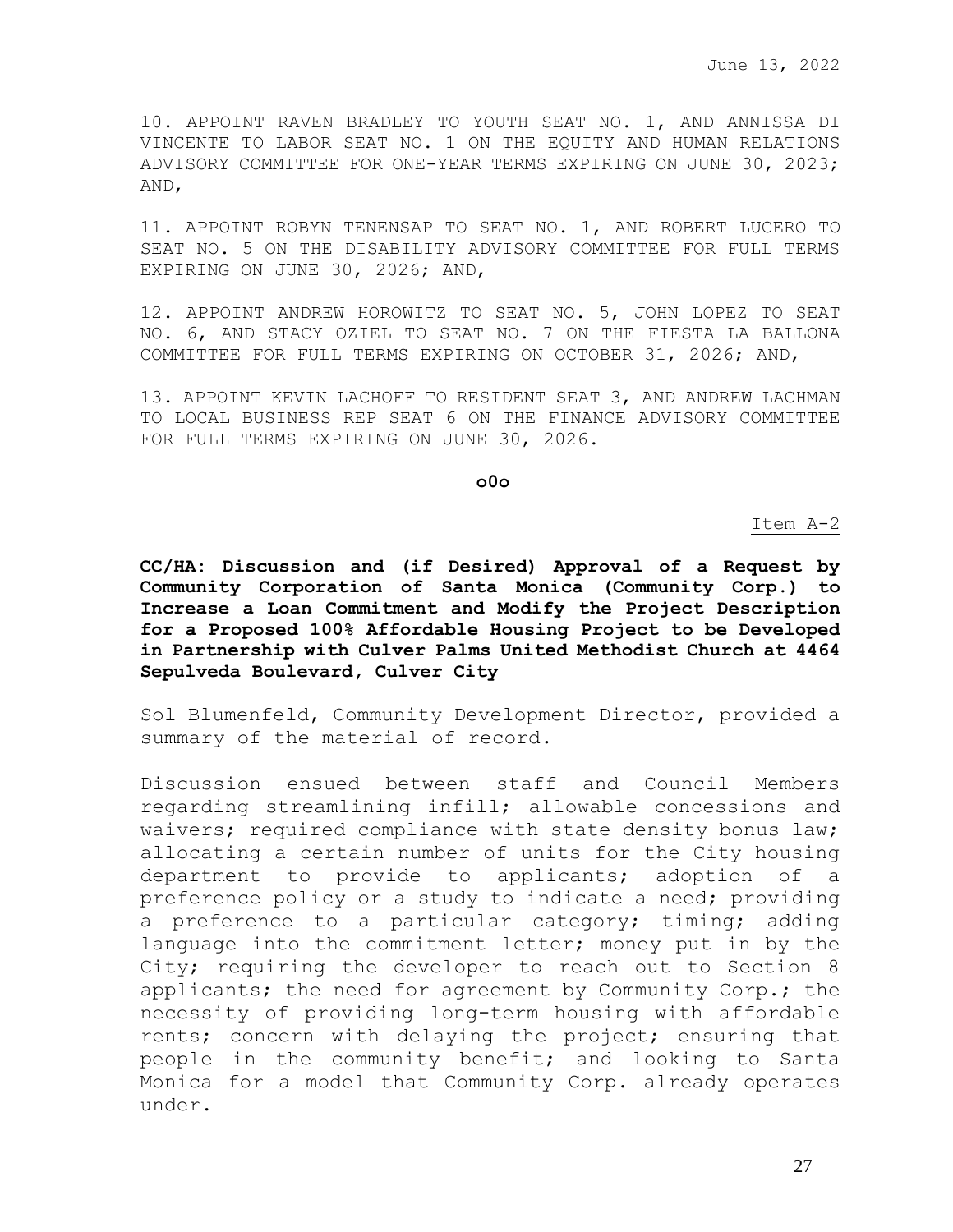Mayor Lee invited public comment.

Stephen Jones discussed SB 35; the small price for the additional low-income units; appreciation to Culver Palms United Methodist and Community Corp.

Carlene Brown provided background on herself; discussed support she received from SJC and Safe Parking LA; ensuring that the unhoused are treated with respect; she wanted to see the City Council vote in favor of the modification; she expressed appreciation to Disa Lindgren for spearheading the project for 100% permanent affordable supportive housing; and she asked that the City Council support the request for \$4 million and vote in favor of modifications.

Leah Pressman echoed comments made by Carlene and Stephen in favor of the 100% affordable housing project, the extra \$4 million loan, and the increase from 75-90 homes, and she thanked the Church and Disa Lindgren for their efforts.

Michelle Weiner expressed support for the trend-setting project.

Khin Khin Gyi, ACHH, noted that the proposal would be helpful in meeting RHNA goals; added that it would be best if 50% of the base could be set aside; and she applauded staff and the City Council for their efforts.

Nancy Barba expressed support for the project.

Rebecca Rona Tuttle expressed support for the item and for Community Corp.; discussed the incentive plan to provide 100% affordable housing; and she felt that the funding should be prioritized to help make the project a reality.

Disa Lindgren, Culver Palms Methodist Church, expressed appreciation for City Council consideration of the changes to increase the number of units and the amount of the loan; discussed Community Corp.; appreciation for the support from City staff; and she discussed unit types.

Freddy Puza expressed support for the project; discussed meeting RHNA goals and long term goals to provide housing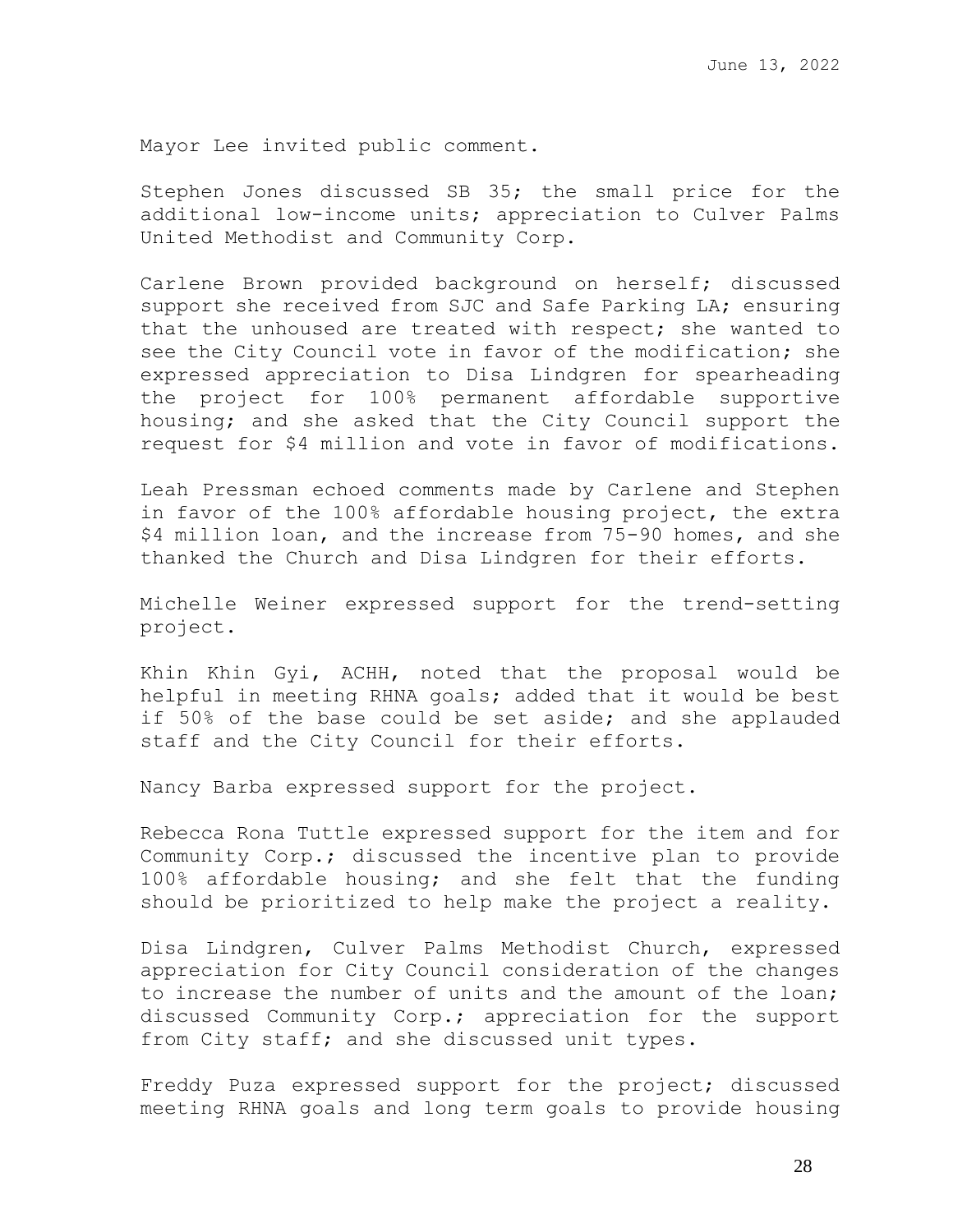at all economic levels; addressing homelessness; the viable project; and he expressed appreciation to the Church in supporting all people.

Andre Bueno encouraged the City Council to consider the benefits of mixed income housing; discussed support for the project; RHNA numbers; and federal fair housing laws with regard to housing residents within a specific demographic.

Discussion ensued between staff and Council Members regarding clarification that the project came to the City; City support for the project; streamlining the process; appreciation to Ms. Lindgren and the Church; money allocated for the proposed project; limited money available; the wish for units to be allocated to the City Housing Department; support from the community; SB 35; support for other projects to help meet RHNA numbers; state streamlining; difficulty of bringing projects to fruition; mixed income housing; ensuring the neighbors are part of the conversation; support for allocating some units to Culver City; local social housing; conversation with larger corporations in the City; local social housing policy; the need to amend the letter for conformance pursuant to SB 35; requiring preference if legally permissible; previous work done by Community Corp. in Santa Monica; and staff discretion to modify the letter as needed based on the direction of the City Council.

MOVED BY COUNCIL MEMBER MCMORRIN, SECONDED BY COUNCIL MEMBER FISCH AND UNANIMOUSLY CARRIED, THAT THE CITY COUNCIL AND HOUSING AUTHORITY BOARD:

1. APPROVE THE REQUEST BY COMMUNITY CORPORATION OF SANTA MONICA (COMMUNITY CORP.) TO MODIFY THE ORIGINAL LOAN COMMITMENT LETTER TO INCREASE THE NUMBER UNITS FROM 75 TO 95 AND INCREASE THE LOAN COMMITMENT AMOUNT FROM \$2 MILLION TO \$4 MILLION TO MAKE THEIR APPLICATION MORE COMPETITIVE FOR STATE AND LOCAL FUNDING AND AMEND RELATED MINISTERIAL APPROVAL DOCUMENTS; AND

2. AUTHORIZE THE CITY ATTORNEY/HOUSING AUTHORITY GENERAL COUNSEL AND SPECIAL COUNSEL TO REVIEW/PREPARE THE NECESSARY DOCUMENTS; AND,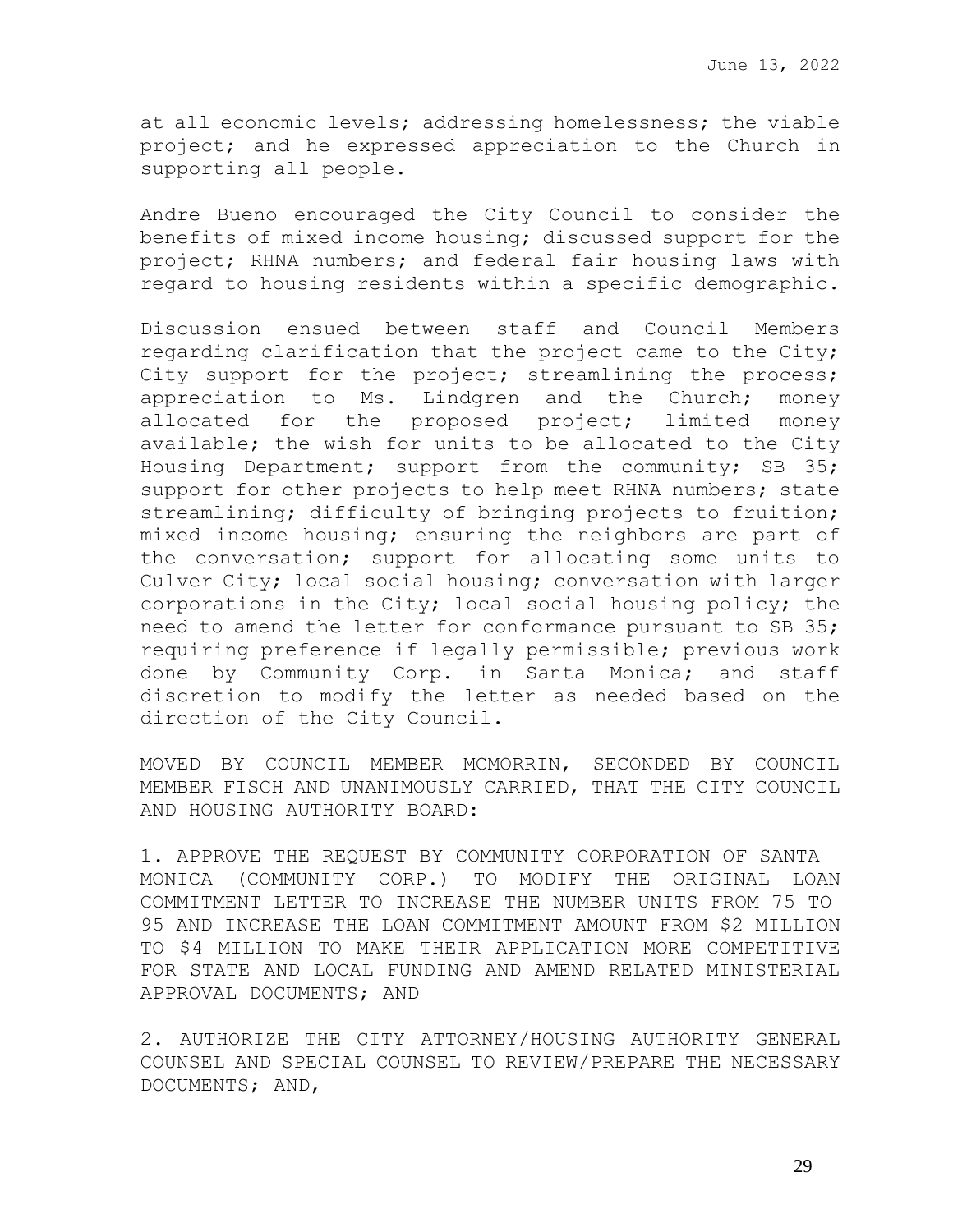3. AUTHORIZE THE CITY MANAGER/EXECUTIVE DIRECTOR TO EXECUTE SUCH DOCUMENTS ON BEHALF OF THE CITY AND HOUSING AUTHORITY BOARD.

**o0o**

Mayor Lee noted that due to the lateness of the hour, Item A-5 could be pushed to a future meeting.

Item A-3

**CC - Discussion and Consideration of Whether to Place a Measure on the November 8, 2022 General Municipal Election Ballot to Submit to the Voters an Amendment to Culver City Municipal Code Section 11 to Increase the Business License Tax Rates and Update Various Sections of the Code; (2) (If Desired) Creation of an Ad Hoc Business License Tax Ballot Measure City Council Subcommittee and Appoint Two Council Members thereto; and (3) Direction to the City Manager as Deemed Appropriate** 

Punit Chokshi, Senior Management Analyst, provided a summary of the material of record.

Mayor Lee invited public comment.

The following members of the public addressed the City Council:

Stephen Jones asserted that fixing the business license tax was urgent; he wanted to see the City Council form a subcommittee to get it right and put it on the ballot this year; and he expressed support for allowing the people to pass it.

David Voncannon, Chamber of Commerce, asked the City Council to delay the action noting that it was a bad time; he expressed support for letting the FAC do their work; discussed working with businesses to put together a business license tax that reflects the needs of the community; felt that increasing costs would damage the business community and not help the City in the long run; and he expressed concern that businesses would have to leave the City or close.

Margaret Sullivan provided background on herself; urged the City Council to delay a decision on the measure until the economy improves; discussed seven new taxes levied in 2022; the BID (Business Improvement District) established in her neighborhood; the door tax as part of the rental registry; and fees vs. taxes.

30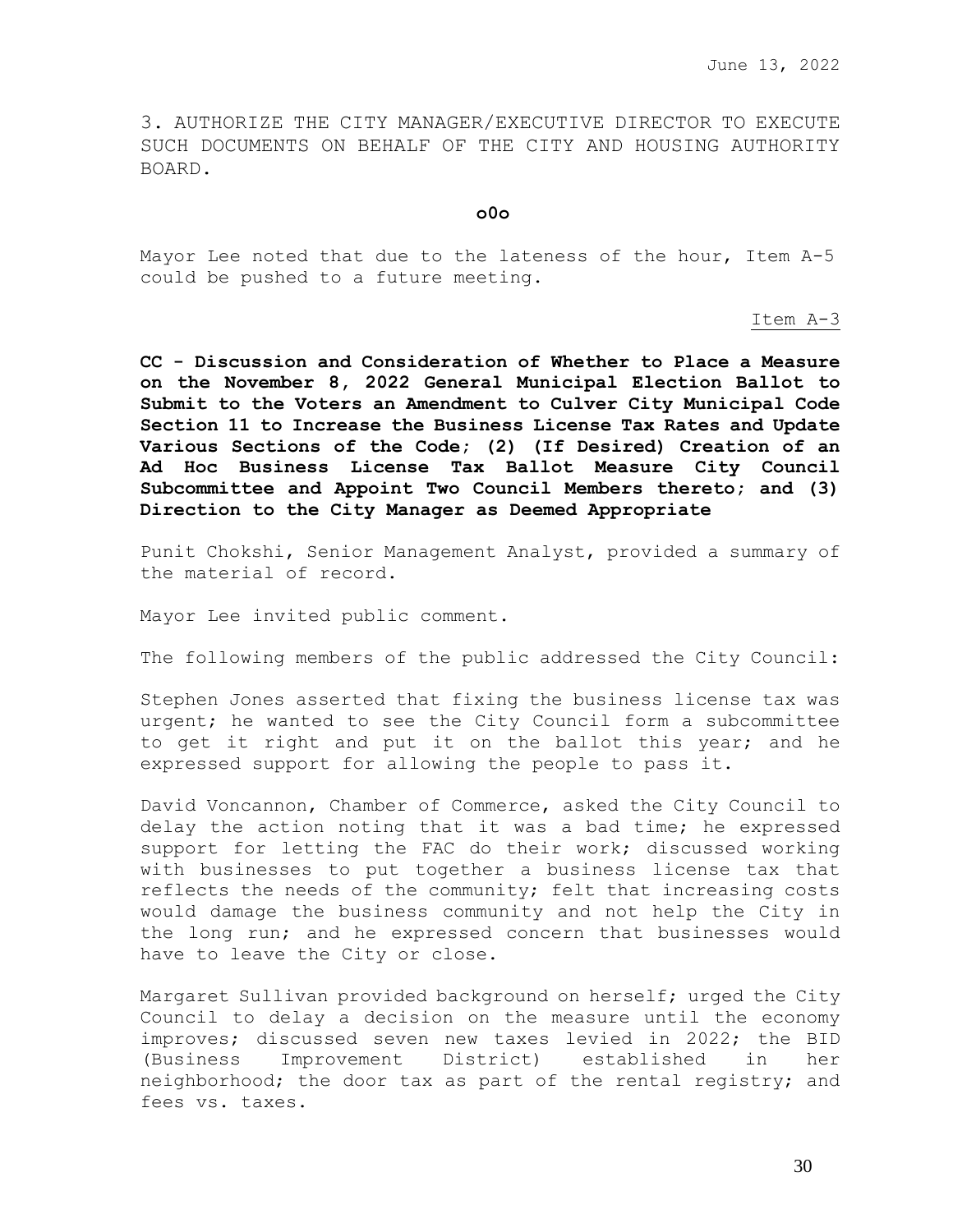Blake Perez was called to speak but did not respond.

Melissa Sanders felt it was a ridiculous time to raise taxes; wanted to see businesses involved in a committee established to discuss options; and she did not want to the item rushed or money wasted putting a measure on the ballot that is not supported.

Bryan Sanders, Common Sense Culver City, asserted that it was the wrong time for the ballot measure; discussed well-argued examples of how the action would do more harm than good for local businesses; money brought in by Measure RE; and he did not want to see harm done to small businesses.

Jeannine Wisnosky felt it important to listen to small businesses in Culver City; expressed disappointment that public comment and the recommendation of the FAC were not included in the staff report; asserted that the changes would have a significant negative impact to small businesses in the community; stated that it was not the right time to increase taxes; and she encouraged the City Council to take the time to do it right.

Michelle Weiner expressed support for the update noting the length of time since the tax was last updated, and she felt that putting the item on the ballot would allow everyone to weigh in on the issue.

Khin Khin Gyi discussed differences in the economy since the item was considered previously; concern with increasing taxes on small businesses; use of a tiered system similar to that used in Los Angeles; and she expressed concern with businesses leaving the City.

Nancy Barba urged the City Council to move forward with the item and with an orchestrated marketing and communications campaign to inform the voters and provide things that the community and voters ask for.

Disa Lindgren urged the City Council to move forward with a more progressive business tax in order to create a more fair tax structure for businesses, and she encouraged exemptions to home based child care providers.

Cedric Joins spoke on behalf of local businesses in opposition to the ballot measure; discussed the number of taxes and bond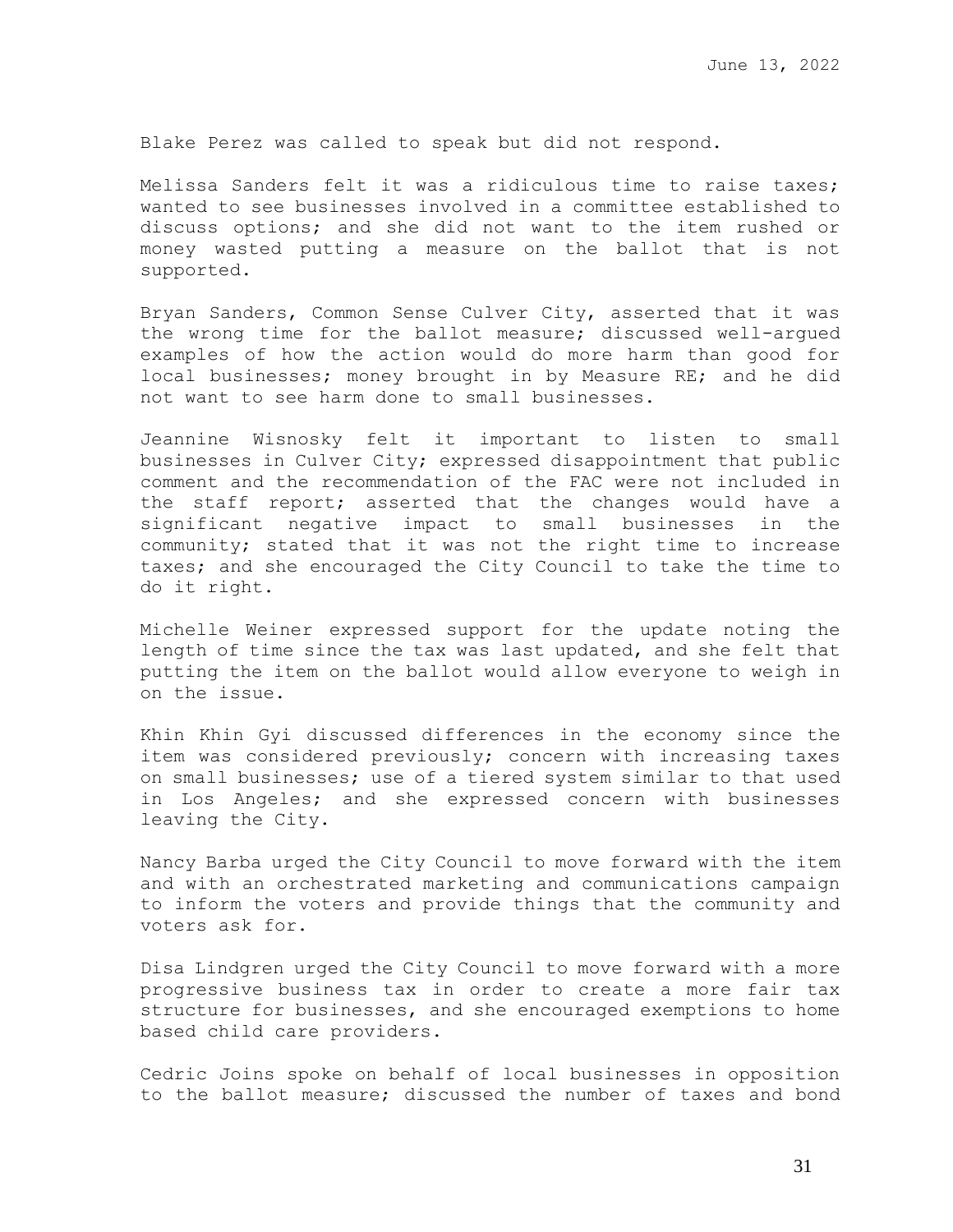measures passed over the past 14 years; financial challenges due to the pandemic; the need to help businesses thrive, not be driven out of the City; and he asserted that it was not the right time to burden local small businesses.

Eric Shabsis discussed the need to engage businesses in the process; concern with imposing an undue burden; feedback received from business owners; and he urged the City Council to put the item off until the economy is a little bit better.

Maria Jacobo, Culver City Chamber of Commerce, believed that the item should not be on the November ballot; discussed the number of "For Lease" signs in the City; and businesses trying to recover from the pandemic.

Keith Jones expressed opposition to the proposed tax; discussed revenue from Measure RE; felt the City had a spending problem rather than a revenue problem; discussed the number of people in opposition to the item; concern with money wasted on a failed measure; and hurting businesses that are struggling to hang on.

Discussion ensued between staff and Council Members regarding clarification that the business tax had not been updated since 1965; a speaker who asked that businesses below \$100,000 be exempted; whether the threshold should be higher; proposed changes to bring Culver City close to rates in neighboring cities; exemptions; threshold; CPI (Consumer Price Index) increases; subcommittee arguments; effectiveness of Measure RE; taking an action for the good of the City; subcommittee consideration of a carveout; giving businesses a break that they do not currently receive; allowing people to vote; funding levels to provide additional support in addressing community needs; the importance of education; providing an understanding of where money goes; the overdue update; difficulties faced by businesses; COVID loans and grants; requiring businesses facing losses to pay business license taxes; increased revenue from business taxes; concern with the way the economy is going; the need to find a consensus; concern with increasing the tax 100%; overreach; the organized campaign against the measure; connections in the business community; the state auditor; promises made by the City; the City's audited financials; pension obligations; committing to the long-term stability, capacity, and well-being of the City over re-election prospects; revenue measures vs. cuts; businesses that feel put upon; work to create buy-in; City Council approval ratings across the country; the dissatisfied electorate; the need for capacity in order to deliver; increased affluence in the City; limited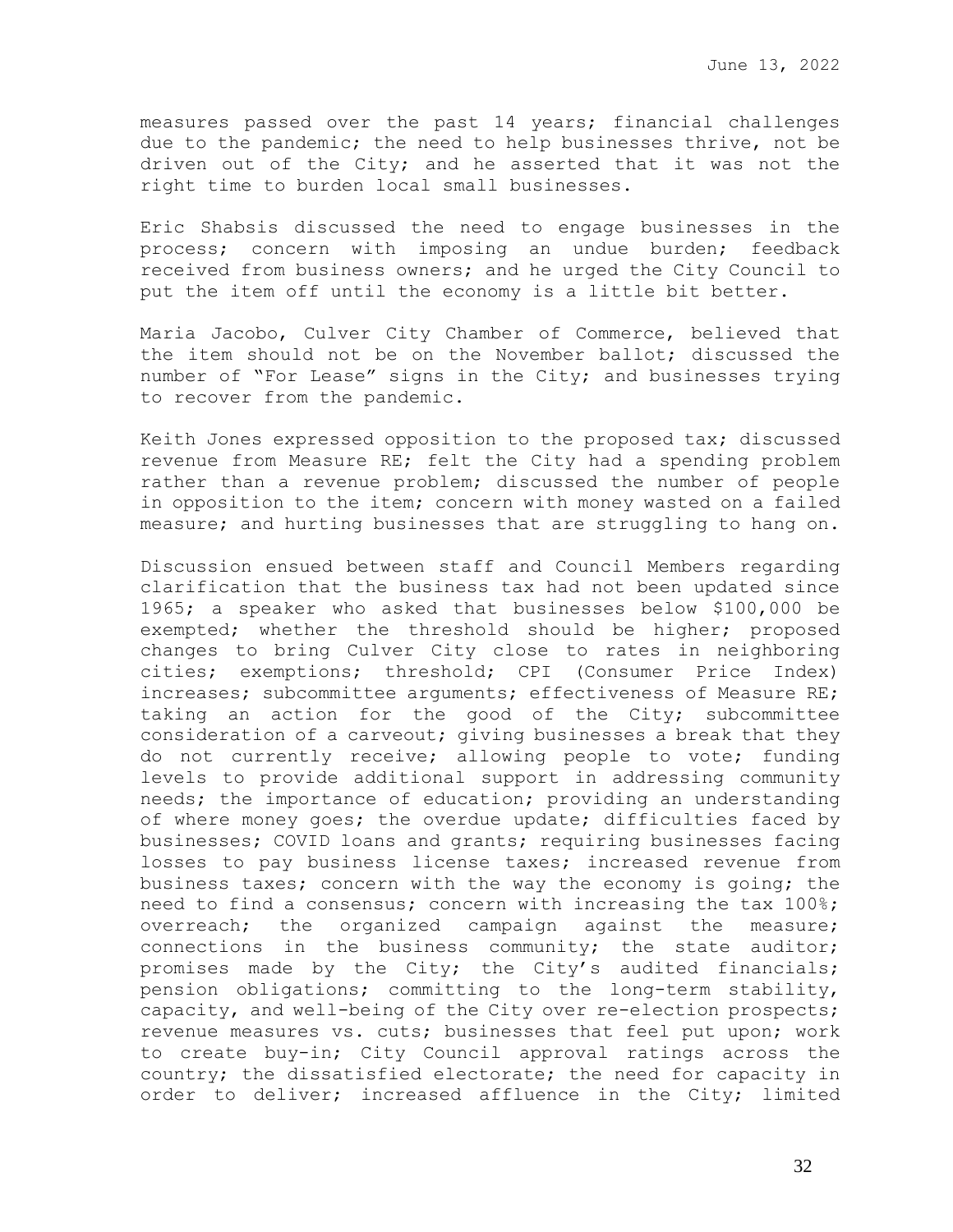choices with tax measures; restraints; the last tax that can be levied from the General Fund; distrust in government; polling; public support; achieving long term fiscal stability; fact-based campaigning; support for increasing the exemption so that most businesses see a tax break; support for a subcommittee; support for putting an item on the ballot; the importance of creating dialog with the business community; engagement with the FAC; the need for consensus on the City Council; concern with separation and division in the community; increased chances of success if the entire Council is behind the measure; the vote of the FAC; increasing the proposed exemption of 40% of the businesses in the City; timing of implementation; the small business designation; focusing on ensuring that businesses are protected and do not go out of business; finding consensus on a threshold; a suggestion to delegate research to the subcommittee; inflation; increasing the threshold with CPIs; gross vs. profit; and appointment of Council Members to serve on the subcommittee.

MOVED BY COUNCIL MEMBER FISCH AND SECONDED BY COUNCIL MEMBER MCMORRIN THAT THE CITY COUNCIL:

1. PLACE A MEASURE ON THE NOVEMBER 8, 2022 GENERAL MUNICIPAL ELECTION BALLOT TO SUBMIT TO THE VOTERS AN AMENDMENT TO CULVER CITY MUNICIPAL CODE CHAPTER 11.01 TO INCREASE THE BUSINESS LICENSE TAX RATES AND UPDATE VARIOUS SECTIONS OF THE CODE, AS APPLICABLE; AND,

2. CREATE AN AD HOC BUSINESS LICENSE TAX BALLOT MEASURE CITY COUNCIL SUBCOMMITTEE AND APPOINT VICE MAYOR VERA AND COUNCIL MEMBER FISCH THERETO.

THE MOTION CARRIED BY THE FOLLOWING VOTE:

AYES: FISCH, LEE, MCMORRIN NOES: ERIKSSON, VERA

**o0o**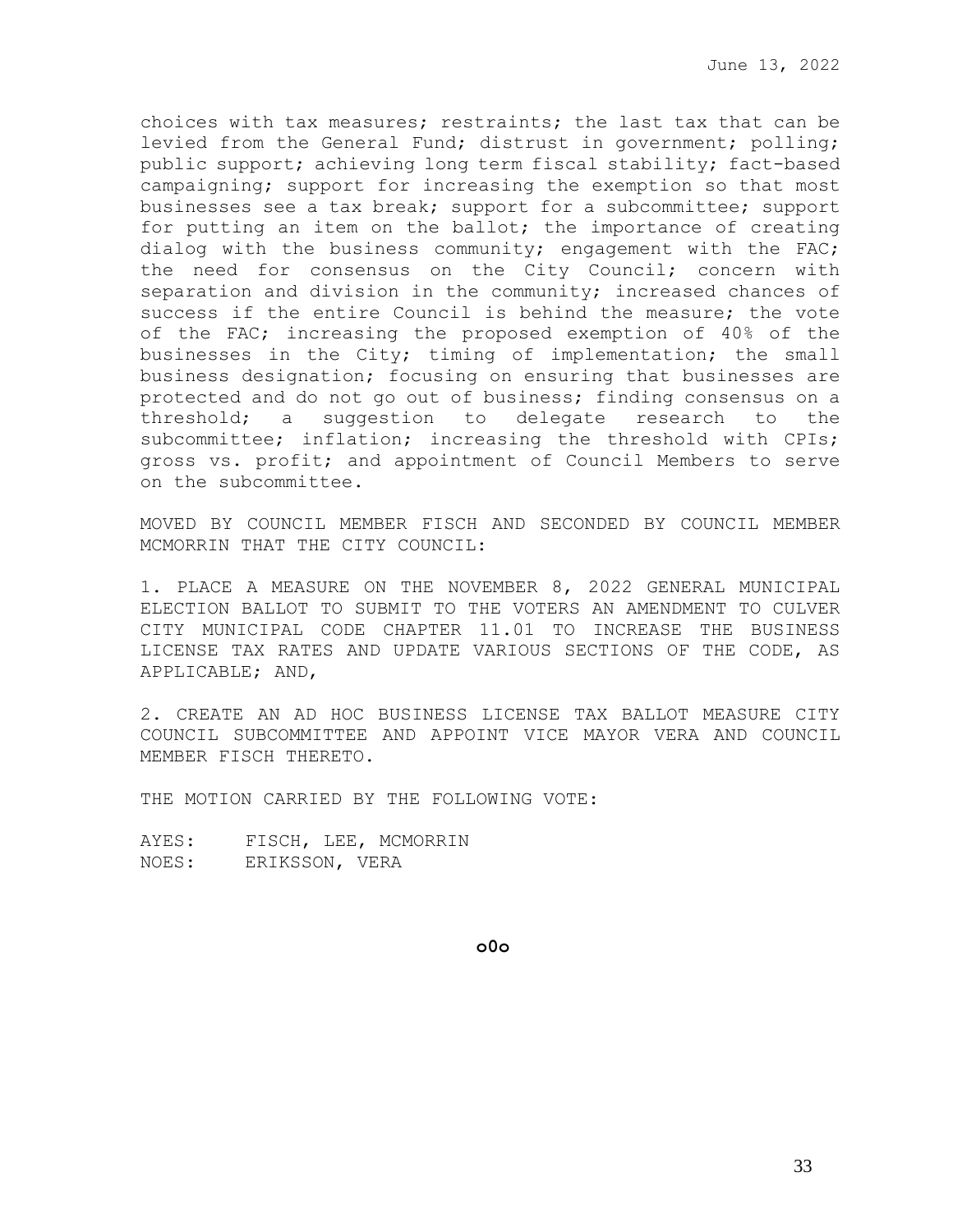### Item A-4

**CC – (1) Discussion and Consideration of Whether to Place a Ballot Measure on the November 8, 2022, General Municipal Election Ballot to Develop an Affordable/Workforce Housing Parcel Tax Ordinance; and (2) Direction to the City Manager as Deemed Appropriate**

Onyx Jones, Assistant City Manager, provided a summary of the material of record.

Mayor Lee invited public comment.

The following members of the public addressed the City Council:

Stephen Jones proposed a City campaign to educate the public about the need for affordable housing funding; discussed the lack of state and federal funding; taxing owners of the valuable land in the City; and he felt if the item was not placed on the ballot this year, it should be done very soon thereafter.

Philip Lelyveld was called to speak but did not respond.

Blake Perez expressed opposition to the measure that had been rushed to meet deadlines; discussed increased operating costs; passing costs to tenants; and he wanted to see the City find alternative ways to support affordable housing development.

Bryan Sanders, Common Sense Culver City, with one minute ceded by Melissa Sanders, felt the timing of the item was wrong; discussed the mistake of assuming that those fortunate enough to own a parcel of land have the value on Zillow; MOVE Culver City; revenue from Measure RE; and he noted the importance of hearing from all voices including those who were not able to attend the meeting.

Max Unger, Westfield Shopping Centers, provided background on the organization; discussed sales tax revenue and property taxes generated by Westfield Culver City; and he expressed concern that the proposed tax would be an impediment to future development.

Susanna Young was called to speak but did not respond.

Jeannine Wisnosky Stehlin noted the difference in the decrease in approval ratings for the Fire Department vs. the City Council; discussed tax fatigue; average social security and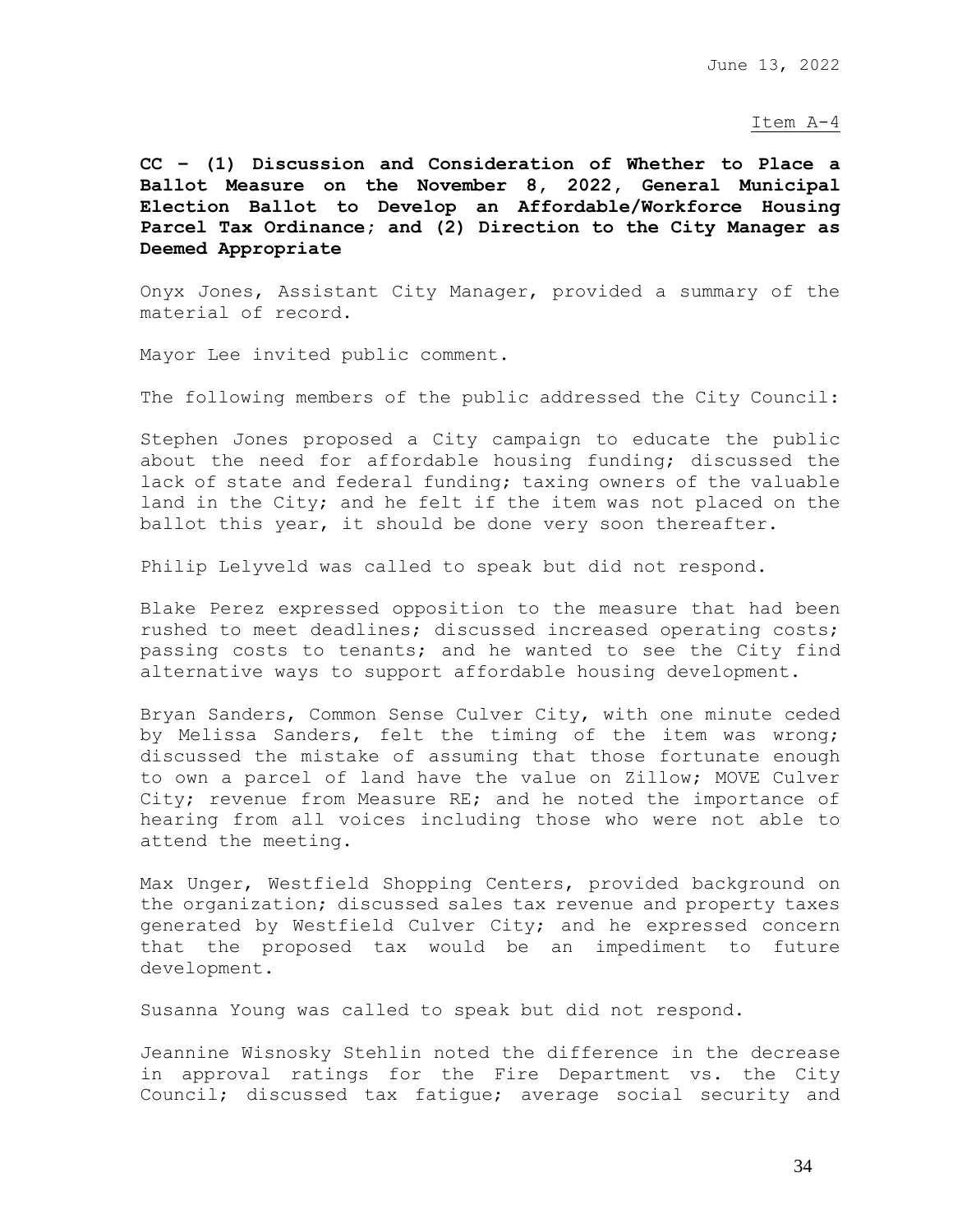retirement income; and she asked the City to respect the people who said they do not want a parcel tax right now, per the survey.

Michelle Weiner expressed support for putting the item on the ballot in November; noted the importance of finding another income source; discussed allowing people to weigh in by voting on the item; making the City available to more people; and she felt that the Council and the community were the right people to solve the problem.

Khin Khin Gyi asserted that the agenda item appeared to be slightly different than what was considered on May 23; she pointed out that Measure CW and Measure K had already added \$288 per year, per parcel; and she noted the results of the poll taken by FM3 Research indicating a lack of support.

Nancy Barba echoed comments made by Stephen Jones; expressed support for the parcel tax to solve the housing crisis; discussed the increased number of unhoused community members; the need to fund the building of more housing; and she asked the City Council to place the item on the ballot.

Judi Sherman suggested that the City explore potential state revenue sources before taxing Culver City property owners and she proposed offering exemptions to those on a fixed income if deciding to move forward.

Disa Lindgren asked that the initiative be placed on the ballot; noted the need for local funds to help support the addition of affordable housing in the community; discussed addressing homelessness and affordable housing as top priorities; the need for an affordable housing fund; the two thirds vote required; planned exemptions; and she questioned the appropriate amount being proposed.

Eric Shabsis noted the opportunity to engage the business community; discussed support of Grace Diner; asking the business community for help before placing the item on the ballot; and he felt that the proposed amount was egregious.

Keith Jones reported being an affordable housing provider; discussed the spending problem; feeling good about taking care of the homeless with other people's money; state rent control; helping people in need; felt that seniors should be protected; he wanted to see the Rental Assistance Program funded and rent control abolished; and he wanted to see the City be careful with money.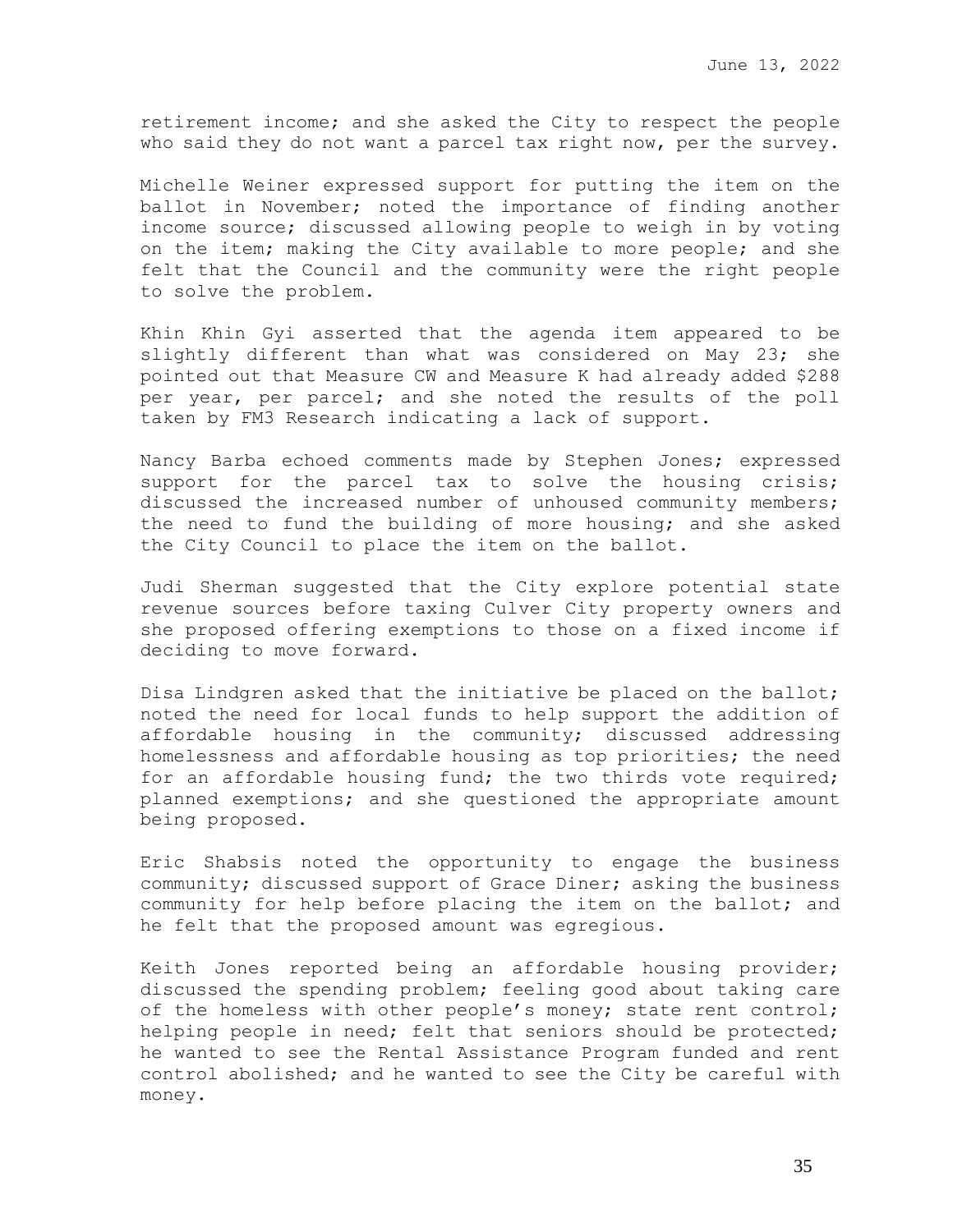Discussion ensued between staff and Council Members regarding comments about unhoused neighbors; increasing the police budget; costs of criminalizing of the unhoused; basing the rate on square footage; the need to invest in more programs and opportunities to house and support people experiencing homelessness in the community; the importance of examining funding; opportunities to collaborate; the responsibility to meet the need; equity; ensuring money specifically goes toward housing; the urgent human rights crisis; placing the focus on the business tax; the first obligation to maintain the City's solvency; state law; the process of outreach; coalition building; different elements included; support for solving homeless issues; baseline revenue from Measure RE; development of a policy to identify money to provide affordable housing funding; Council consideration of how to build the coalition to get the bond to fund affordable housing; timing; Article 34; partnerships with non-profit developers; space; group homes; addressing homelessness through further actions; state surpluses; the need for more creative solutions to find and spend the money; whether the discussion would come back if it is put off; clarification that CCUSD and the City are different entities; dedicating a share of property transfer tax or cannabis revenue to affordable housing; Redevelopment monies; identification of grants and other financial instruments to generate the needed revenue; the feeling that 2024 is a better target with the item left to the next City Council; reframing the priorities for the new Council; holding a strategic planning session for the new City Council; capital deferred maintenance; finding alternative funding just for housing; and a suggestion to have the FAC and ACHH meet to discuss the viability of alternative housing and funding.

## **o0o**

Item A-5

**CC – (1) Presentation and Discussion of Creating a System of Reparations Designed to Narrow the Racial Income and Housing Gap in the City, Per the Recommendation from the City Council Ad Hoc Equity Subcommittee; and (2) Direction to the City Manager as Deemed Appropriate**

This item was deferred to a future meeting.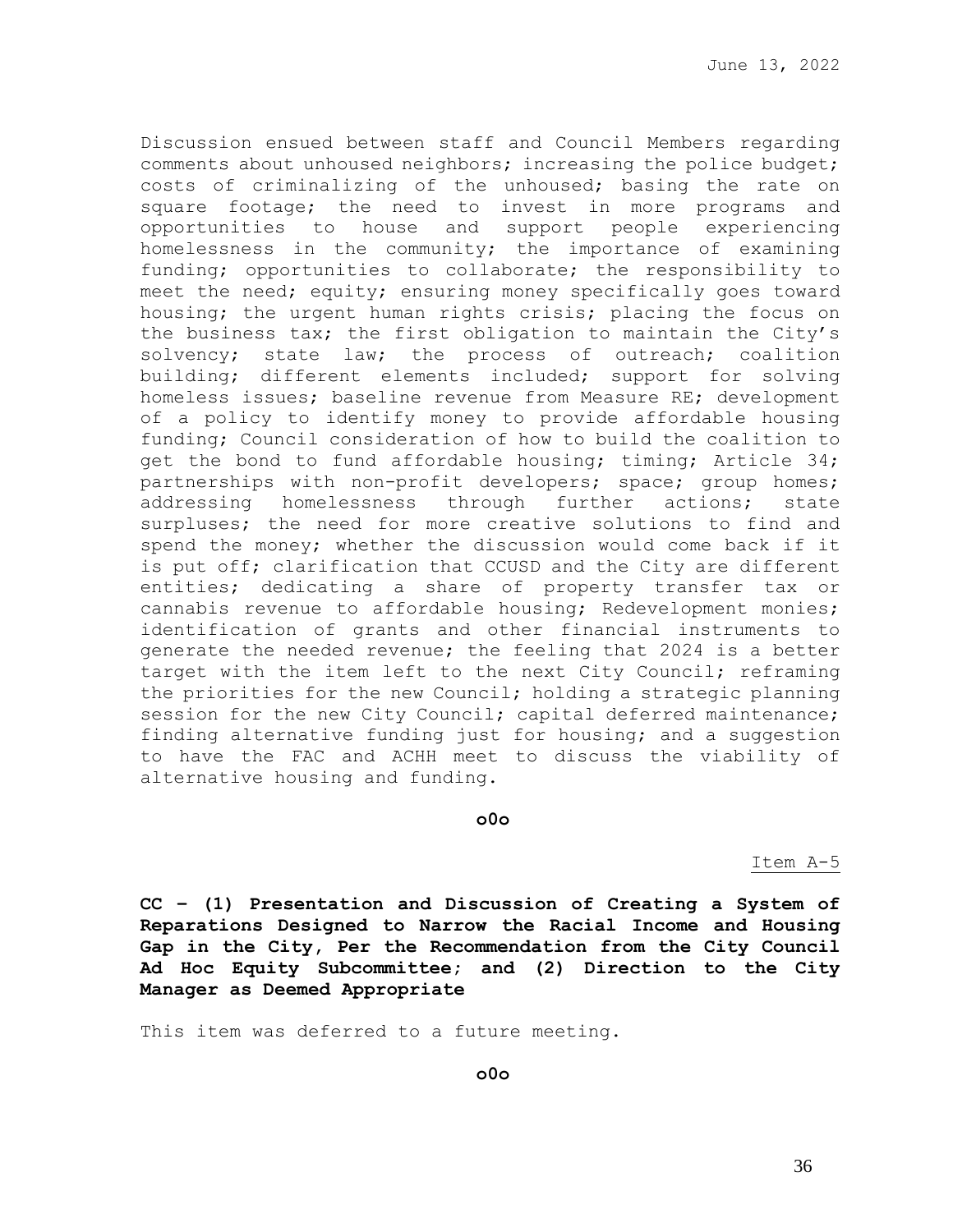#### **Public Comment – Items Not on the Agenda**

Mayor Lee invited public comment.

The following members of the public addressed the City Council:

Denise Neal received clarification regarding the timeline for reconsidering Item A-5 and she discussed the importance of engaging the public, including 16 and 17-year-olds, with Town Hall meetings and brainstorming sessions.

Andre Bueno discussed due process; his work to follow the process; his credentials; legality of the vote; and he asked that the City Council reconsider the appointment.

**o0o**

## **Items from Council Members**

None.

## **o0o**

### **Council Member Requests to Agendize Future Items**

Council Member Fisch wanted to see consideration of current gun initiatives and ordinances; discussed assessment of the level of compliance; expanding the ordinance to places of worship; and looking at what other municipalities have done surrounding gun safety issues.

Discussion ensued between staff and Council Members regarding tools available to the City Council; changes in the traffic directive that has reduced illegal weapons confiscated; actions of surrounding cities; getting back to confiscating illegal guns at the level before; Reach Codes; natural gas; upcoming construction; decarbonizing buildings; the healthcare minimum wage initiative; getting an impact report on worker retention and cost of living; public comment regarding clarity of agendizing items; clarification that Reach Codes are already coming back for consideration; clarification on the minimum wage initiative; the discussion item for the firearms initiative; gaining clarity on currently operating ordinances in the City around gun purchases and ordinances that apply to gun store operations and assessment of the level of compliance; the federal and state issue; research into what other municipalities have done in regards to safer interaction with guns; the feeling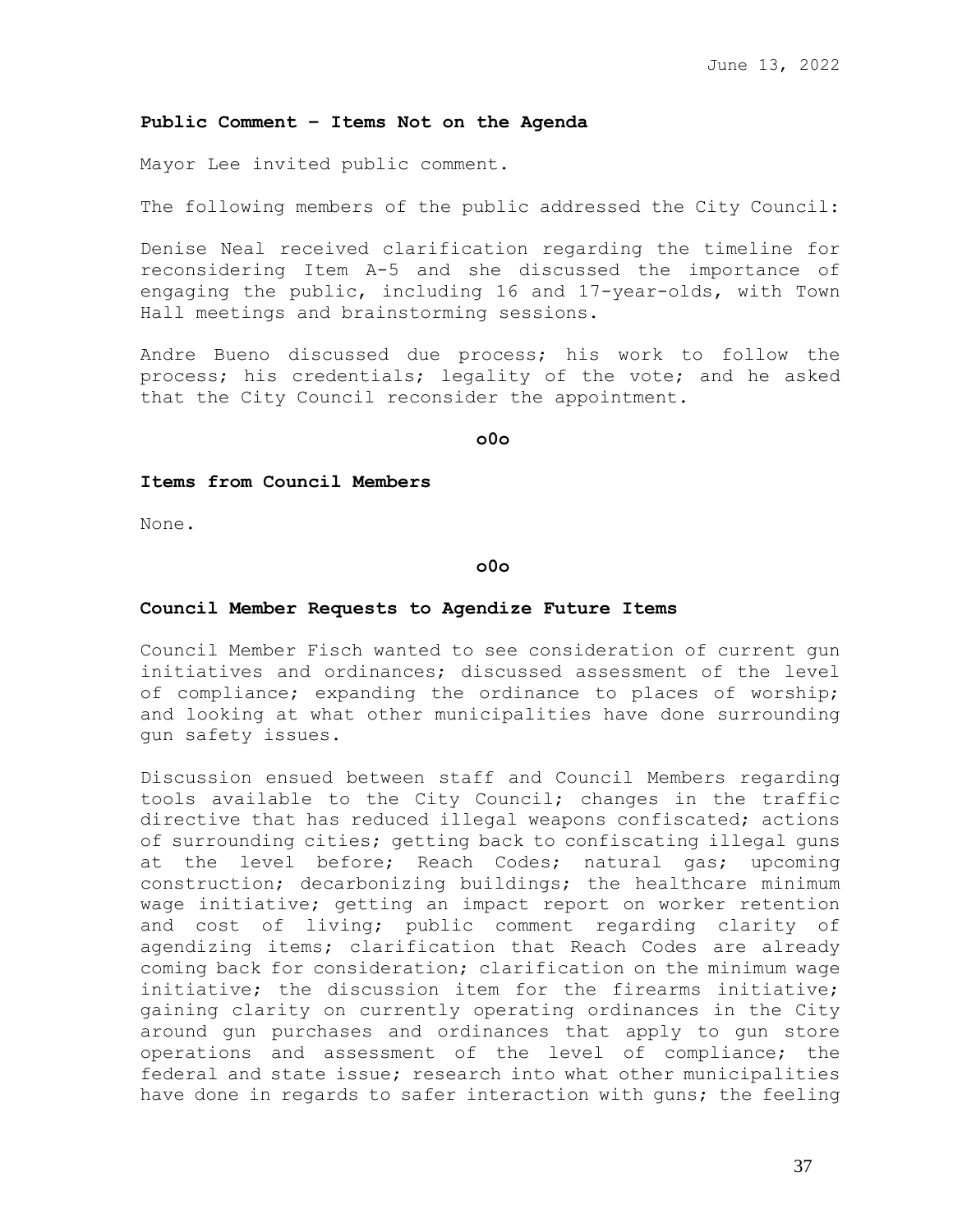that bringing guns or more School Resource Officers (SROs) into schools increases violence and fatalities; and removing more guns off the street.

City Council consensus was achieved from Council Members Fisch, McMorrin and Mayor Lee to agendize discussion of an impact report on worker retention for health care workers in relation to the minimum wage initiative; assessing compliance and enforcement of current ordinances relating to guns; and research into what other cities have done in regard to ordinances on gun safety.

Additional discussion ensued between staff and Council Members regarding consideration of consequences of stopping the "Stop and Frisk" program; the reduction in the number of guns confiscated; the actions of other jurisdictions; analyzing changes in CCPD; and reducing racially disparate interactions with the police.

City Council consensus was achieved from Council Members Eriksson, Fisch, and Vice Mayor Vera to agendize a report from CCPD on the impacts of stopping "Stop and "Frisk" as well as what they can do proactively to get guns off the street.

**o0o**